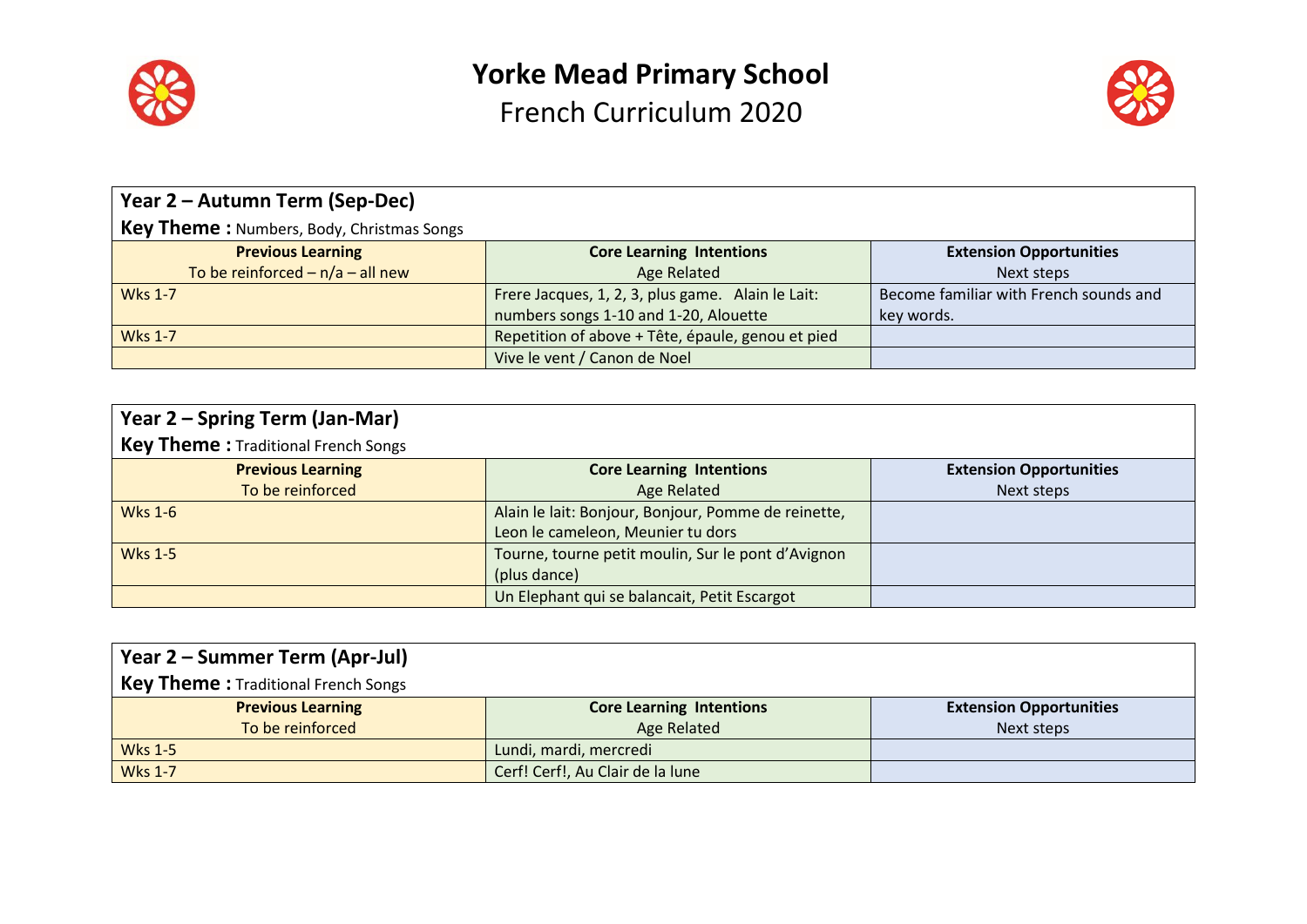



| Year 3 Autumn Term (Sep - Dec)                          |                                                           |                                            |
|---------------------------------------------------------|-----------------------------------------------------------|--------------------------------------------|
| <b>Key Theme:</b> Greetings, Numbers, Age and Christmas |                                                           |                                            |
| <b>Previous Learning</b>                                | <b>Core Learning Intentions</b>                           | <b>Extension Opportunities</b>             |
| To be reinforced                                        | <b>Age Related</b>                                        | Next steps                                 |
| Saying and asking your name<br>1)                       | To learn basic greetings and giving your name             | Start to become involved in a conversation |
|                                                         | vowels: on / ou / au / oi / ui                            | in French.                                 |
|                                                         | Salut / Bonjour / Au revoir                               |                                            |
|                                                         | Comment t'appelles tu? (What do you call yourself?)       |                                            |
|                                                         | Je m'appelle (I call myself)                              |                                            |
|                                                         | <b>Greetings ball game</b>                                |                                            |
|                                                         | Ask how many different languages spoken by class          |                                            |
| 2) Saying and asking your name                          | <b>Revise Name</b>                                        |                                            |
|                                                         | Draw portraits with speech bubbles saying "Je             |                                            |
|                                                         | m'appelle"                                                |                                            |
| Saying and asking your name Revision<br>3)              | Revise name with role play / Song                         |                                            |
| Greetings - How are you?<br>4)                          | Ça va? (How's it going?)                                  | Ask and give opinions about feelings in    |
|                                                         | oui / non                                                 | French.                                    |
|                                                         | fantastique/super (great)                                 |                                            |
|                                                         | très bien merci (very well, thanks)                       |                                            |
|                                                         | pas mal, merci (not bad, thank you),                      |                                            |
|                                                         | ça ne va pas (badly)                                      |                                            |
| <b>Greetings - Revision</b><br>5)                       | Greetings Revision with "Bonjour" song                    |                                            |
| Numbers 1-12<br>6)                                      | To understand and recall orally the numbers 1-12          |                                            |
|                                                         | sounds un / eu / oi / in / ui / on / ou                   |                                            |
|                                                         | un, deux, trois, quatre, cinq, six, sept, huit, neuf, dix |                                            |
|                                                         | onze, douze                                               |                                            |
|                                                         | Including phonics sounds, Marble hunt, Bingo              |                                            |
| 7)<br>Numbers 1-12                                      | Revise numbers                                            |                                            |
| <b>OCTOBER HALF TERM</b>                                |                                                           |                                            |
| 1) Age                                                  | To ask how old someone is and give own age 1-10           | Provide details about yourself.            |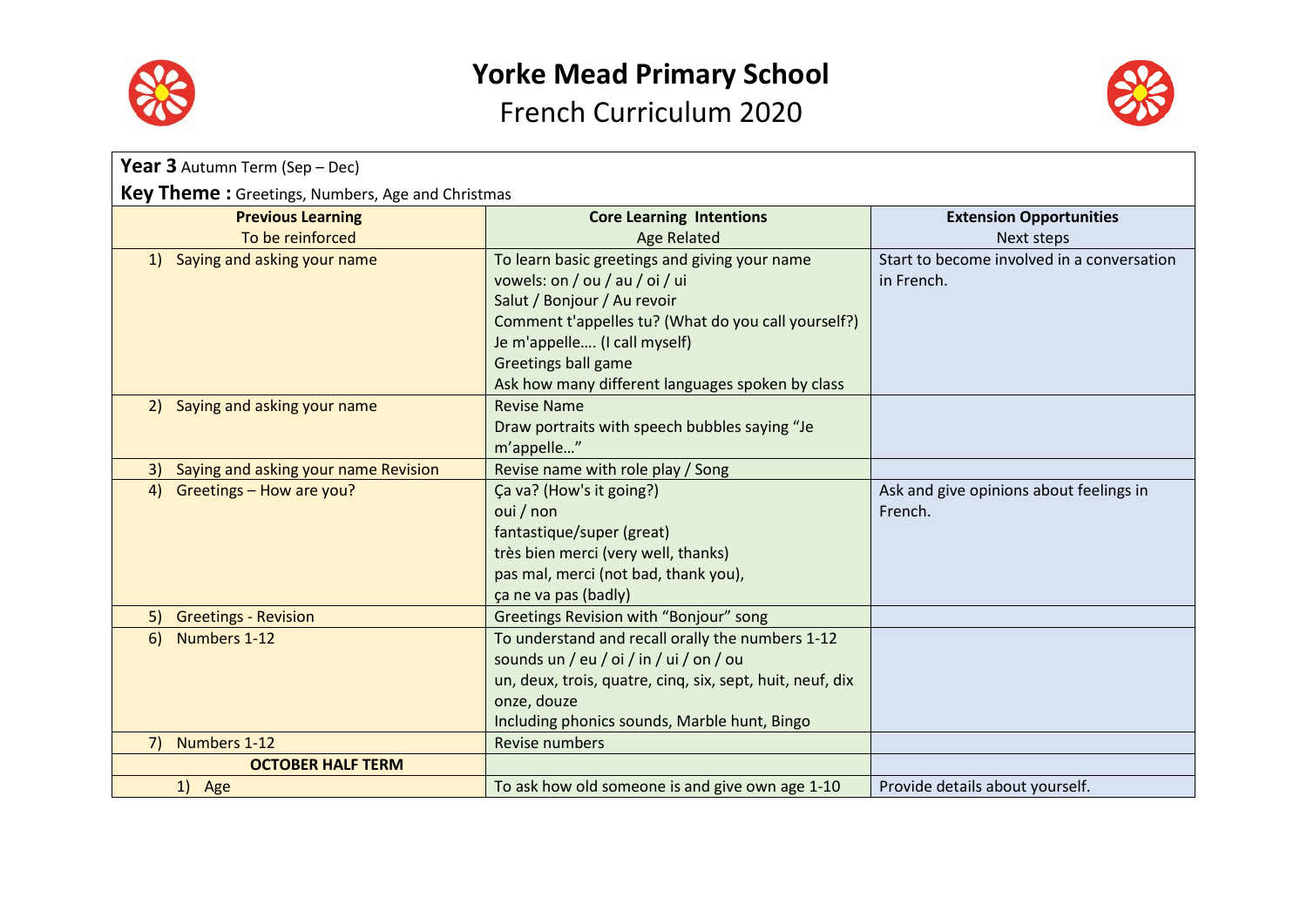

# **Yorke Mead Primary School**

### French Curriculum 2020



|                                     | Quel âge as-tu? (How old are you?)                |                                        |
|-------------------------------------|---------------------------------------------------|----------------------------------------|
|                                     | J'ai ans (I am  years old)                        |                                        |
|                                     | Revise with song                                  |                                        |
| <b>Age Revision</b><br>2)           | Role-play revision                                |                                        |
| 3) Pencil Case                      | Learn the nouns for items in a pencil case:       | Provide details about contents of your |
|                                     | une trousse (a pencil case)                       | pencil case.                           |
|                                     | un stylo (a pen)                                  |                                        |
|                                     | un crayon (a pencil)                              |                                        |
|                                     | un taille-crayon (a sharpener)                    |                                        |
|                                     | une règle (a ruler)                               |                                        |
|                                     | une gomme (a rubber)                              |                                        |
|                                     | les/des feutres (felt-tip pens)                   |                                        |
|                                     | les/des ciseaux (scissors)                        |                                        |
| <b>Pencil Case - Revision</b><br>4) | <b>Revise</b>                                     |                                        |
| 5) Pencil Case Questions            | Qu'est-ce que tu as dans ta trousse? (What do you |                                        |
|                                     | have in your pencil case?)                        |                                        |
|                                     | Dans ma trousse j'ai (In my pencil case I have)   |                                        |
| <b>Christmas</b><br>6)              | Song "Vive le Vent"                               |                                        |
| Christmas                           | Song "Vive le vent" and Christmas activities      |                                        |
|                                     |                                                   |                                        |

| <b>Year 3</b> Spring Term (Jan $-$ Mar)<br><b>Key Theme: Animals and Colours</b> |                                                                                                                                                                     |                                |
|----------------------------------------------------------------------------------|---------------------------------------------------------------------------------------------------------------------------------------------------------------------|--------------------------------|
| <b>Previous Learning</b>                                                         | <b>Core Learning Intentions</b>                                                                                                                                     | <b>Extension Opportunities</b> |
| To be reinforced                                                                 | <b>Age Related</b>                                                                                                                                                  | Next steps                     |
| Classroom Language                                                               | Learn some key classroom language.<br>1. Silence! (Silence!)<br>2. Regardez! (Look!)<br>3. Écoutez (Listen!)<br>4. Écrivez! (Write!)<br>5. Asseyez-vous (Sit down!) | Understand basic instructions. |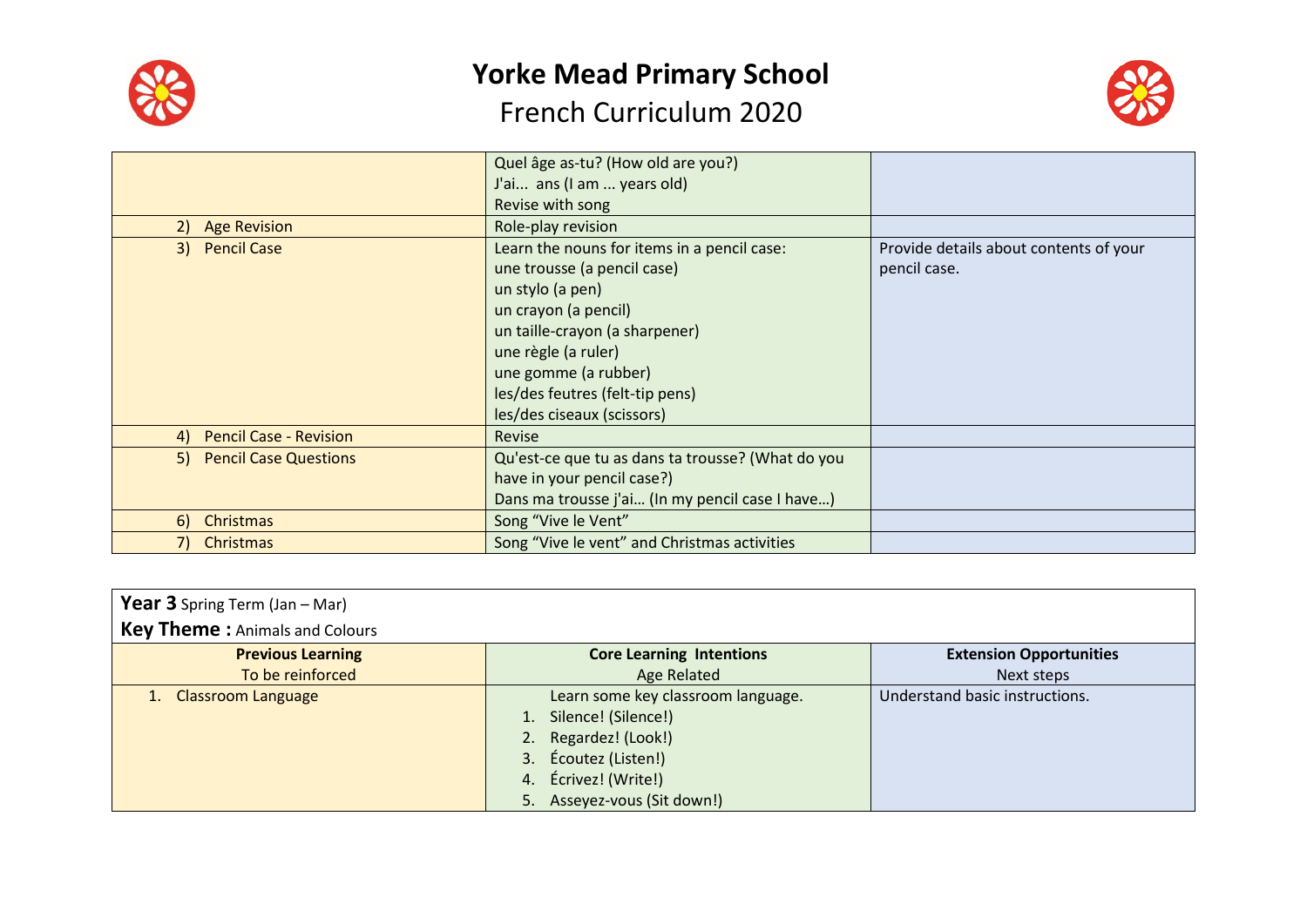



|                                      | 6. Levez-vous (Stand up!)                                                                                                                                                                   |                                       |
|--------------------------------------|---------------------------------------------------------------------------------------------------------------------------------------------------------------------------------------------|---------------------------------------|
| <b>Classroom Language</b><br>2.      | Revision                                                                                                                                                                                    |                                       |
| 3. 7 Animals                         | To learn 7 new nouns - animals - (with the indefinite<br>article and understanding feminine and masculine)<br>un chat (a cat)                                                               | Name 7 names of common pet animals.   |
|                                      | un chien (a dog)<br>un poisson (a fish)<br>un oiseau (a bird)                                                                                                                               |                                       |
|                                      | une souris (a mouse)<br>un lapin (rabbit)<br>un hamster (a hamster)<br>Use mime, sculptures with playdoh, bingo                                                                             |                                       |
| 4. Animal revision                   | Revise animals                                                                                                                                                                              |                                       |
| 5. Ask if you have a pet             | Tu as un animal? (Do you have a pet?)<br>Ask and answer question with song and survey                                                                                                       | Create a conversation regarding pets. |
| 6. Valentines                        | <b>Make French Valentines Cards</b><br>Cupidon, Coeur, Chocolats, Bisous, Calins                                                                                                            |                                       |
| <b>FEB HALF TERM</b>                 |                                                                                                                                                                                             |                                       |
| 1. Describe pet                      | Describe pet - II/Elle est grand(e)/petit(e), drole,<br>severe, timide, bavard(e)<br>Look at pictures of cartoon animals and describe<br>them                                               | Use adjectives to describe an animal. |
| <b>Revise descriptions</b><br>2.     | <b>Revise descriptions</b>                                                                                                                                                                  |                                       |
| 3. Colours                           | To learn the adjectives of colour<br>Colours bleu (blue), rouge(red), blanc (white), noir<br>(black), vert (green), jaune (yellow), marron (brown),<br>violet (purple), orange, gris (grey) |                                       |
| <b>Revise colours</b><br>4.          | Colour by numbers. Show me something x colour.<br>Léon le cameleon song.                                                                                                                    |                                       |
| Display of colours and animals<br>5. | Create display of animals and colours and<br>descriptions.                                                                                                                                  |                                       |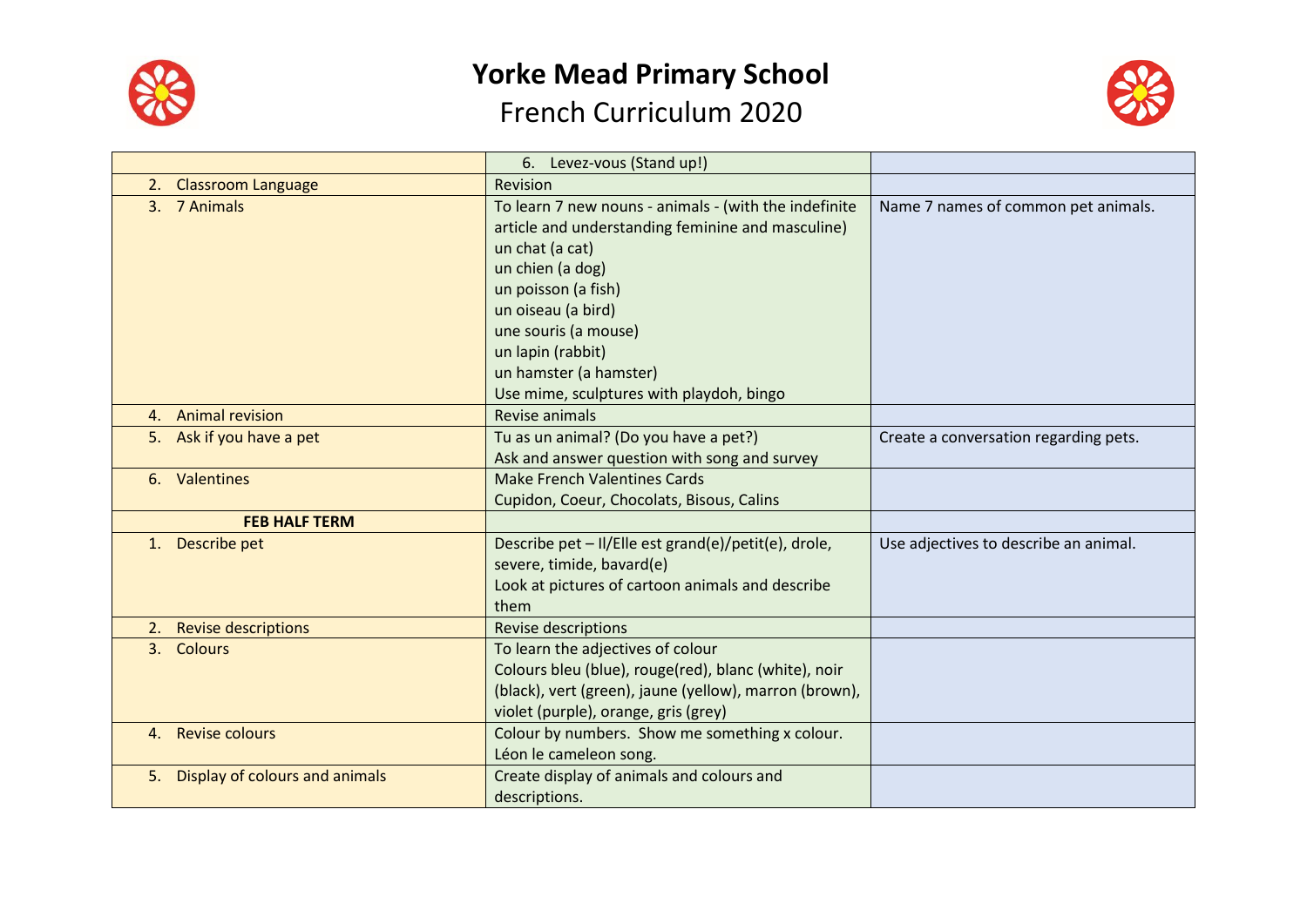



| <b>Easter Cards</b><br>6.                                     | Easter Cards: Joyeuses Paques, lapins, poussin,           |                                        |
|---------------------------------------------------------------|-----------------------------------------------------------|----------------------------------------|
|                                                               | agneau, chocolat, Cher(e), Bisous.                        |                                        |
| <b>EASTER HOLIDAYS</b>                                        |                                                           |                                        |
| Year 3 – Summer Term (Apr – Jul)                              |                                                           |                                        |
| <b>Key Theme:</b> Mini Beast Link with The Hungry Caterpillar |                                                           |                                        |
| <b>Previous Learning</b>                                      | <b>Core Learning Intentions</b>                           | <b>Extension Opportunities</b>         |
| To be reinforced                                              | <b>Age Related</b>                                        | Next steps                             |
| 1) The Hungry Caterpillar - Fruit                             | To learn nouns for different fruit "La chenille qui fait  | Be familiar examining a short story in |
|                                                               | des trous" (hungry caterpillar) - le fruit                | depth.                                 |
|                                                               | une pomme / les pommes                                    |                                        |
|                                                               | une poire / les poires                                    |                                        |
|                                                               | une prune / les prunes                                    |                                        |
|                                                               | une fraise / les fraises                                  |                                        |
|                                                               | une orange / les oranges + Serge song                     |                                        |
| Days of week<br>2)                                            | Learn the names of the days of the week                   |                                        |
|                                                               | les jours de la semaine - lundi, mardi, mercredi,         |                                        |
|                                                               | jeudi, vendredi, samedi, dimanche                         |                                        |
| <b>Revise Days of week</b><br>3)                              | Revision of days of week with written tasks               |                                        |
| Learn food nouns from The Hungry<br>4)                        | Gateau au chocolat, un cornet de glace, un                |                                        |
| Caterpillar (Curriculum link to mini beasts)                  | cornichon, une tranche de fromage, de saucisson,          |                                        |
|                                                               | une sucette, une madeleine, une tranche de                |                                        |
|                                                               | pasteque                                                  |                                        |
| 5) Watch and re-tell the story                                | To develop confidence and memory by re-telling the        | Perform in front of others.            |
|                                                               | HC story.                                                 |                                        |
| <b>May Half Term</b>                                          |                                                           |                                        |
| Making a butterfly<br><sup>1</sup>                            | To use knowledge of colours to create a butterfly         |                                        |
| <b>Ice Cream flavours</b><br>2)                               | Les glaces: à la vanille, au praliné, au citron, à la     | Basic conversation practise.           |
|                                                               | banane, au chocolat, au café, à l'abricot, à la fraise, à |                                        |
|                                                               | la framboise, au cassis, à la menthe, au caramel          |                                        |
|                                                               | beurre salé, aux noix, à la pistache                      |                                        |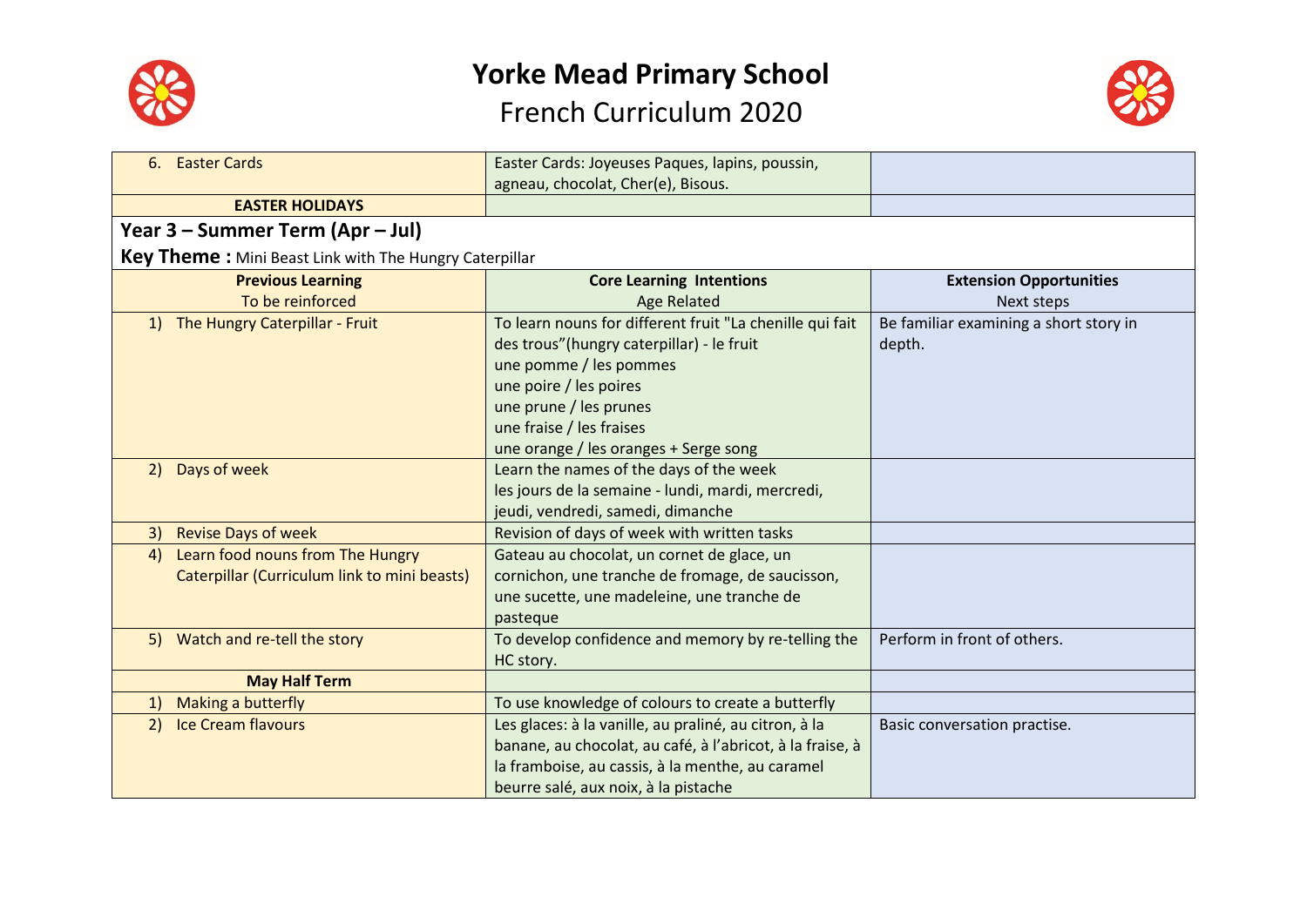



|    | 3) Ice Cream                               | Talk and sing about ice creams                   |  |
|----|--------------------------------------------|--------------------------------------------------|--|
|    |                                            | Ordering: Je voudrais une glace.                 |  |
|    |                                            | Je voudrais une boules/deux boules/ trois boules |  |
|    | 4) Ice cream craft with flavours           | Ice cream craft                                  |  |
|    | 5) Revision of Year 3                      | Consolidating work completed over Year 3         |  |
| 6) | <b>Boules</b>                              | Learn history of Boules and play outside         |  |
|    | <b>Traditional French Playground Games</b> | Games                                            |  |
| 8) | n/a PPA Week                               |                                                  |  |
|    |                                            |                                                  |  |

| <b>Year 4</b> Autumn Term (Sep – Dec)                                  |                                                            |                                              |  |
|------------------------------------------------------------------------|------------------------------------------------------------|----------------------------------------------|--|
| <b>Key Theme:</b> Numbers 1-31, Months, Dates, Birthdays and Christmas |                                                            |                                              |  |
| <b>Previous Learning</b>                                               | <b>Core Learning Intentions</b>                            | <b>Extension Opportunities</b>               |  |
| To be reinforced                                                       | <b>Age Related</b>                                         | Next steps                                   |  |
| Revision of classroom language and<br><sup>1</sup>                     | Revise greetings                                           | Gain confidence in creating a basic          |  |
| greetings                                                              | Salut / Bonjour / Au revoir                                | conversation in a foreign language.          |  |
|                                                                        | Comment t'appelles tu?                                     |                                              |  |
|                                                                        | (What do you call yourself?)                               |                                              |  |
|                                                                        | Je m'appelle (I call myself)                               |                                              |  |
|                                                                        | Ca va? (How's it going?)                                   |                                              |  |
|                                                                        | oui / non                                                  |                                              |  |
|                                                                        | fantastique/super (great)                                  |                                              |  |
|                                                                        | très bien merci (very well, thanks)                        |                                              |  |
|                                                                        | pas mal, merci (not bad, thank you),                       |                                              |  |
|                                                                        | ca ne va pas (bad)                                         |                                              |  |
| Revise numbers 1-12 and days of week<br>2)                             | Numbers 1-12 + revision days of the week                   | Work towards giving the full date in French. |  |
|                                                                        | un, deux, trois, quatre, cinq, six, sept, huit, neuf, dix, |                                              |  |
|                                                                        | onze, douze,                                               |                                              |  |
| To learn numbers 13 - 31<br>3 <sup>)</sup>                             | Learn numbers 13 - 31                                      |                                              |  |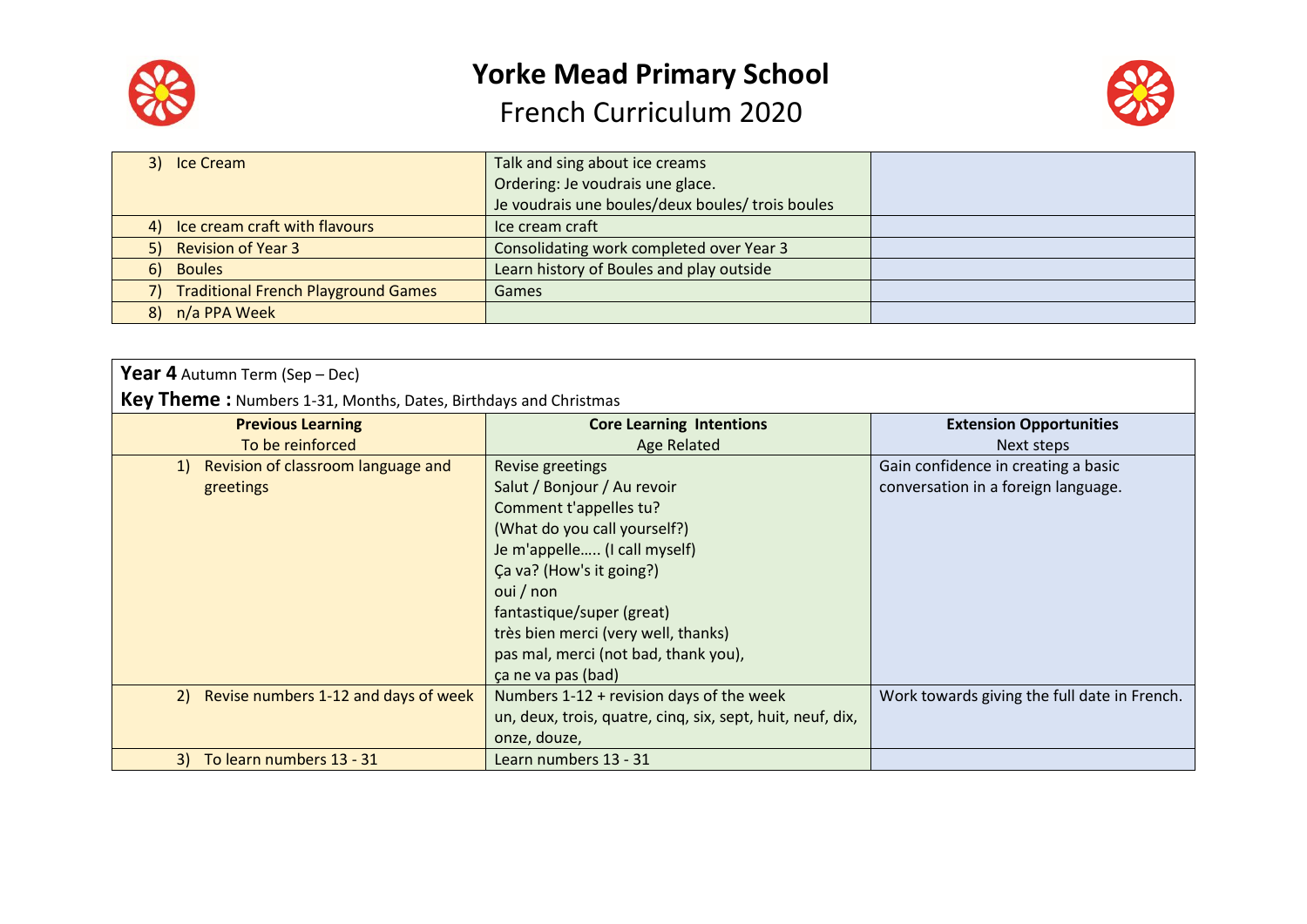



|                                              | treize, quatorze, quinze, seize, dix-sept, dix-huit, dix- |  |
|----------------------------------------------|-----------------------------------------------------------|--|
|                                              | neuf, vingt, vingt-et-un, vingt-deux, vingt-trois, vingt- |  |
|                                              | quatre, vingt-cinq, vingt-six, vingt-sept, vingt-huit,    |  |
|                                              | vingt-neuf, trente, trente-et-un                          |  |
| Numbers 1-31<br>4)                           | Numbers revision 1-31                                     |  |
| 5) Numbers and months                        | <b>Months</b>                                             |  |
|                                              | janvier, février, mars, avril, mai, juin, juillet, août,  |  |
|                                              | septembre, octobre, novembre, décembre                    |  |
| 6) To ask for and say the date of your       | Asking for and giving own birthday                        |  |
| birthday                                     | <b>Happy Birthday song</b>                                |  |
|                                              | Quelle est la date de ton anniversaire? Song              |  |
|                                              | Mon anniversaire, c'est le (vingt-sept juin)              |  |
| <b>OCTOBER HALF TERM</b>                     |                                                           |  |
| Birthdays, see Pocoyo clip<br>1.             | <b>Birthday celebration vocabulary</b>                    |  |
|                                              | Making a birthday card                                    |  |
|                                              | un dessin, un cadeau, un ballon, un gâteau, les amis,     |  |
|                                              | joli, fantastique, délicieux, heureux, heureusement,      |  |
|                                              | malheureusement, quel dommage!                            |  |
| 2. Make a party invitation                   | Making a party invitation                                 |  |
|                                              | C'est mon anniversaire!                                   |  |
|                                              | Salut! Je t'invite à mon anniversaire!                    |  |
|                                              | Date: Heure: Endroit:                                     |  |
|                                              | J'espère que tu pourras venir!                            |  |
| 3. Learn some typical exclamations in French | Responding to a video story                               |  |
|                                              | Regardez! Ta faute! Bon anniversaire! Zut! Ça suffit!     |  |
|                                              | Allez-y!                                                  |  |
| 4. ICT                                       | <b>ICT Revision of Months and Numbers</b>                 |  |
| 5. Learn Christmas Vocabulary                | Noël : Père Noël, un pingouin, un renne, un cadeau,       |  |
|                                              | un elfe, un bonhomme de neige, un sapin de Noël,          |  |
|                                              | une cloche, une fée, une étoile                           |  |
|                                              | Combien de  y a-t-il? Il y a                              |  |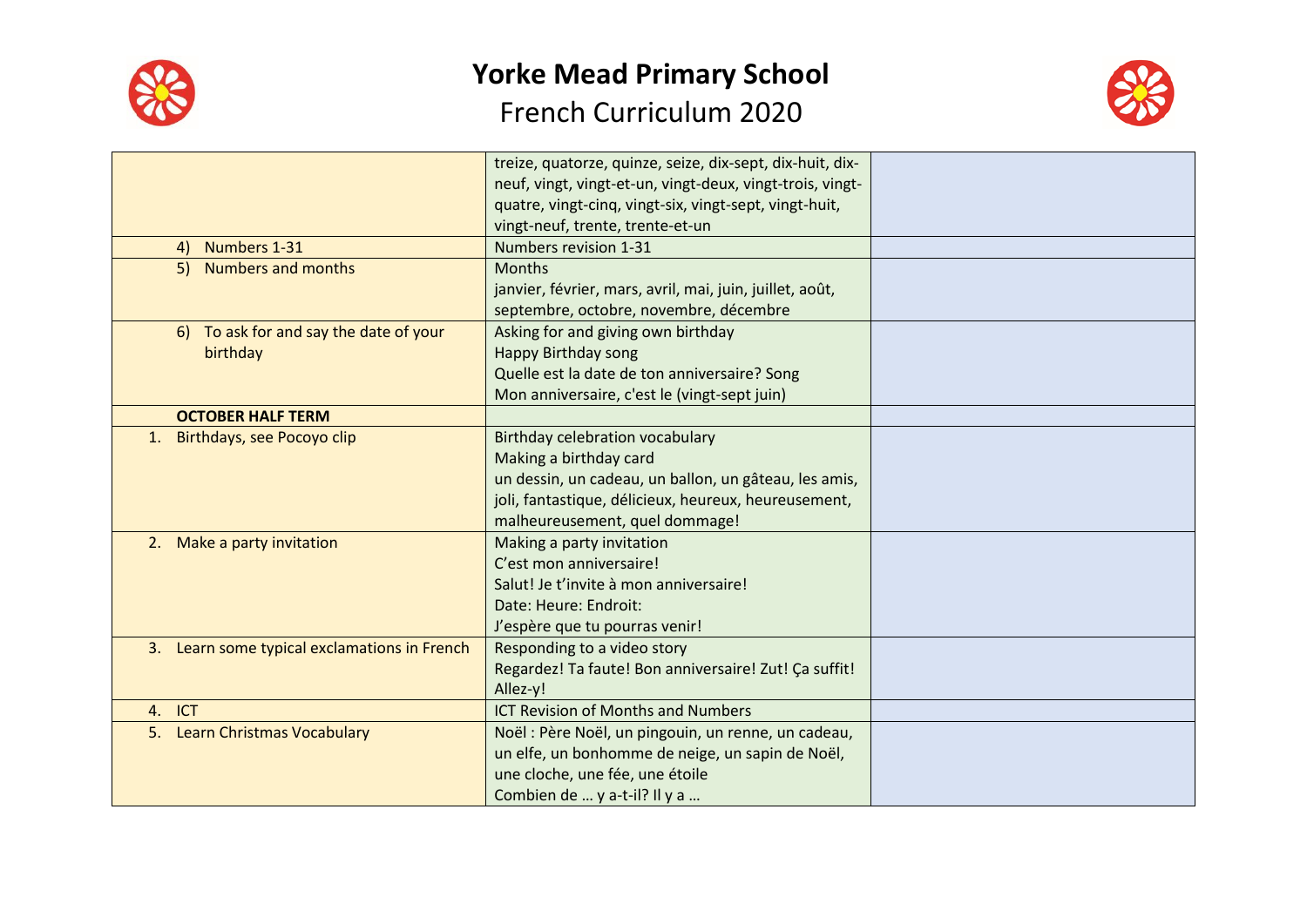



|                       | De quelle couleur sont les ? Ils/Elles sont                |  |
|-----------------------|------------------------------------------------------------|--|
| Learn Christmas songs | "Il est né le divin enfant" (carol to sing) "Vive le vent" |  |
|                       | Lily et le bonhomme de neige (animation + song)            |  |
| n/a PPA Week          |                                                            |  |

| <b>Year 4</b> Spring Term (Jan - Mar)                     |                                                                                                                                                                                               |                                    |  |
|-----------------------------------------------------------|-----------------------------------------------------------------------------------------------------------------------------------------------------------------------------------------------|------------------------------------|--|
| <b>Key Theme:</b> Shapes, Art, Parts of Body, Family      |                                                                                                                                                                                               |                                    |  |
| <b>Previous Learning</b>                                  | <b>Core Learning Intentions</b>                                                                                                                                                               | <b>Extension Opportunities</b>     |  |
| To be reinforced                                          | <b>Age Related</b>                                                                                                                                                                            | Next steps                         |  |
| Learn words for key shapes<br>1.                          | Shapes: un cercle, un triangle, un carré, un<br>rectangle, un ovale, un point, une ligne, une étoile,<br>une spirale, un oeil                                                                 | Describe the world around you.     |  |
| Combine colour and other adjectives with<br>2.<br>shapes. | Shapes & colours<br>bleu (blue), rouge(red), blanc (white), noir (black),<br>vert (green), jaune (yellow), marron (brown), violet<br>(purple), orange, gris (grey)                            |                                    |  |
| Describe where things are in a picture.<br>3.             | Prepositions of place - describing pictures<br>sur, sous, à droite, à gauche, au centre de<br>Il y a (there is/are), C'est (it is), Il/Elle a (it has), et<br>(and), mais (but), aussi (also) |                                    |  |
| Use the language to describe pictures.<br>4.              | Describing Matisse using language from previous<br>lessons.                                                                                                                                   |                                    |  |
| 5. Create own picture and description.                    | Creating own Matisse painting & description<br>(watercolour activity) Use language from lessons<br>1,2,3                                                                                      | Create a description and an image. |  |
| Complete picture<br>6.                                    | Complete picture                                                                                                                                                                              |                                    |  |
| <b>FEB HALF TERM</b>                                      |                                                                                                                                                                                               |                                    |  |
| Learn nouns for parts of the face<br>1.                   | Parts of the face: le visage, les yeux, le nez, les<br>cheveux, les dents, la bouche, la langue, les oreilles                                                                                 |                                    |  |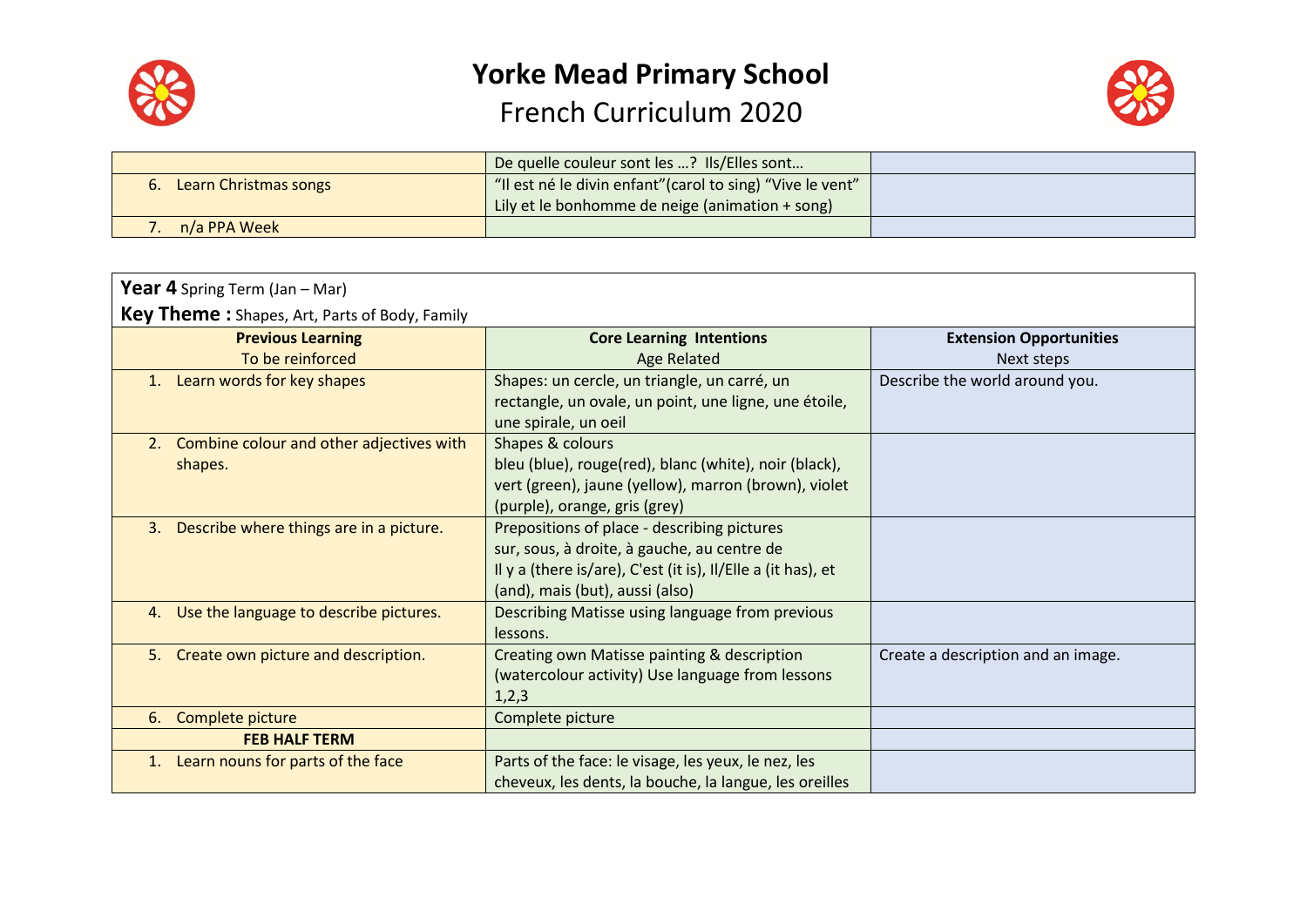



|              | 2. Revise nouns for parts of the face       | Use language as above                                |                                        |
|--------------|---------------------------------------------|------------------------------------------------------|----------------------------------------|
| 3.           | Learn nouns for parts of body               | Parts of the body (use singular and plural)          |                                        |
|              |                                             | la tête, les épaules, le bras, le coude, la main, le |                                        |
|              |                                             | doigt, la jambe, le genou, le pied, l'estomac        |                                        |
|              | 4. Parts of body                            | Story: "Va t'en grand monstre vert"                  |                                        |
| 5.           | Design and describe monster picture         | Use language above                                   |                                        |
| 6.           | <b>Display monsters</b>                     | Create piece for display                             |                                        |
|              | <b>EASTER HOLIDAYS</b>                      |                                                      |                                        |
|              | Year 4 – Summer Term (Apr – Jul)            |                                                      |                                        |
|              | Key Theme: Family and physical descriptions |                                                      |                                        |
|              | <b>Previous Learning</b>                    | <b>Core Learning Intentions</b>                      | <b>Extension Opportunities</b>         |
|              | To be reinforced                            | <b>Age Related</b>                                   | Next steps                             |
| 1)           | Learn nouns for family members              | Nouns for family members: ma mère, mon père, ma      | Describe your family and ask questions |
|              |                                             | grand-mère, mon grand-père, ma soeur, mon frère      | about others.                          |
| 2)           | <b>Revise Family members</b>                | Revise vocab above                                   |                                        |
| 3)           | <b>Revise Family with Mini Books</b>        | Family revision with Mini Books                      |                                        |
| 4)           | Siblings and pets. To ask and answer "Do    | Siblings & pets - asking & answering                 |                                        |
|              | you have?" "What is he/she called?" "How    | survey, including spelling names                     |                                        |
|              | do you spell that?"                         | Do you have? Tu as?                                  |                                        |
|              |                                             | What is he/she called? Comment il s'appelle?         |                                        |
|              |                                             | Comment elle s'appelle?                              |                                        |
|              |                                             | How do you spell that? Comment ça s'écrit?           |                                        |
| 5)           | <b>Revision of above</b>                    |                                                      |                                        |
|              | <b>MAY HALF TERM</b>                        |                                                      |                                        |
| <sup>1</sup> | Describe hair and eyes                      | Describing hair & eyes                               |                                        |
|              |                                             | Tu as les yeux de quelle couleur?                    |                                        |
|              |                                             | J'ai les yeux bleus, verts, marron, gris             |                                        |
|              |                                             | Comment sont tes cheveux?                            |                                        |
|              |                                             | J'ai les cheveux noirs/blonds/gris/roux/bruns        |                                        |
|              |                                             | courts/longs/mi-longs/raides/bouclés/ondulés         |                                        |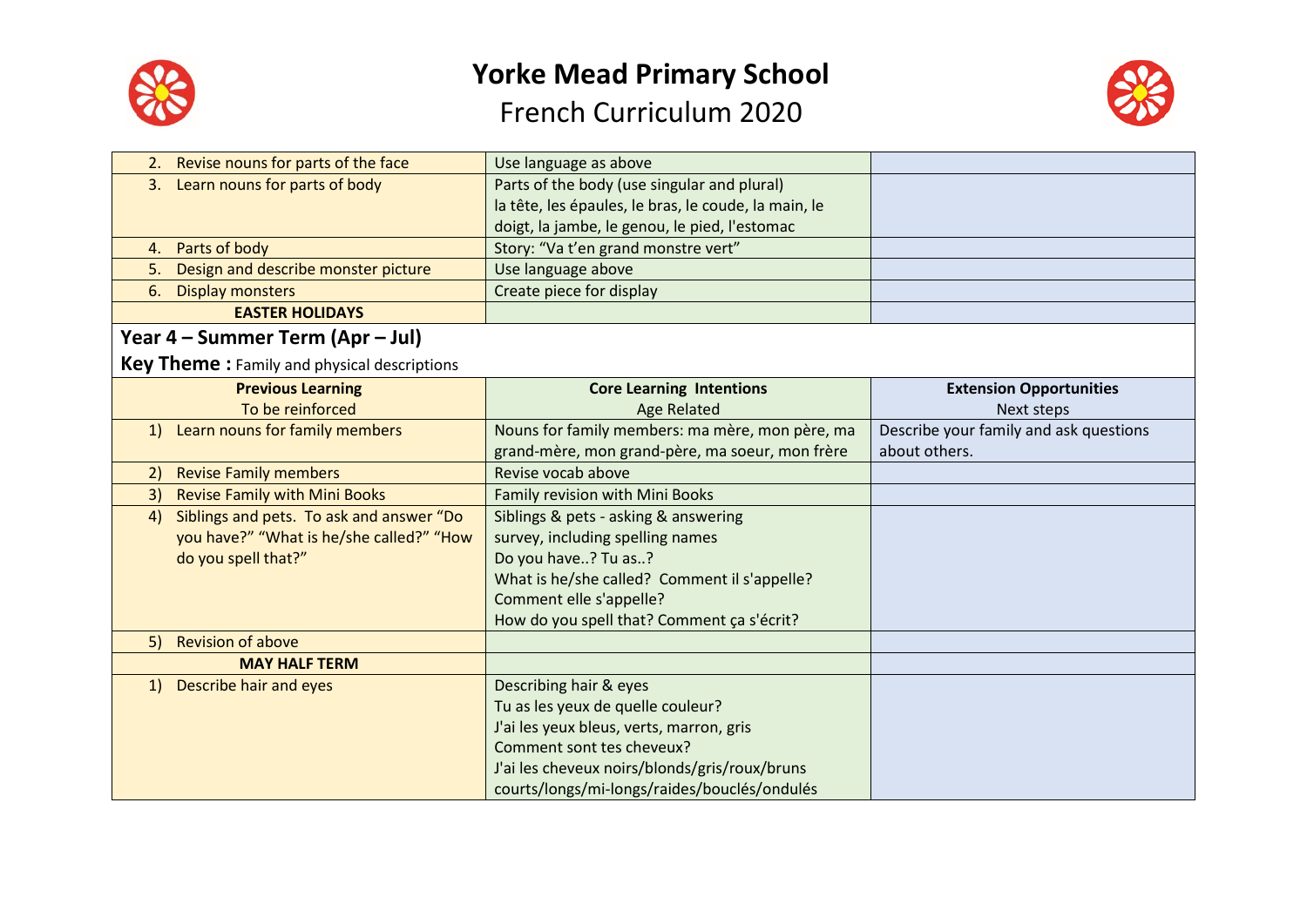



| 2) Revise his/her hair and eyes | Language as above                                 |  |
|---------------------------------|---------------------------------------------------|--|
| 3) Describe hair and eyes       | Language as above - Guess Who?                    |  |
| <b>Display</b><br>(4)           | Language as above - Look at Art by Picasso etc    |  |
| 5) Zarafa                       | Watch DVD about the story of Zarafa the Giraffe   |  |
| 6) Zarafa                       | DVD                                               |  |
| 7) Zarafa craft                 | Create own craft Zarafa Giraffe with key words to |  |
|                                 | describe him.                                     |  |

| <b>Year 5</b> Autumn Term (Sep – Dec)          |                                                       |                                   |  |
|------------------------------------------------|-------------------------------------------------------|-----------------------------------|--|
| <b>Key Theme: Numbers, Time, Daily Routine</b> |                                                       |                                   |  |
| <b>Previous Learning</b>                       | <b>Core Learning Intentions</b>                       | <b>Extension Opportunities</b>    |  |
| To be reinforced                               | <b>Age Related</b>                                    | Next steps                        |  |
| 1. Greetings revision and ask pupils to        | Greetings revision                                    |                                   |  |
| think about why French is an                   |                                                       |                                   |  |
| important language to learn.                   |                                                       |                                   |  |
| 2. To revise numbers 1-20                      | Revise numbers 1-20 + song                            |                                   |  |
| 3. To consolidate and extend the ability       | Asking for & giving the time                          | Be able to ask and tell the time. |  |
| to ask for and tell the time                   | What time is it? Quelle heure est-il?                 |                                   |  |
|                                                | It's five o'clock. Il est cinq heures.                |                                   |  |
|                                                | Quelle heure est-il M. Le Loup? Game. Dominoes        |                                   |  |
| <b>Revise Time</b><br>4.                       | Revise vocabulary above                               |                                   |  |
| To say what time you have your meals:<br>5.    | What time do you have breakfast?                      |                                   |  |
| 'at  o'clock.'                                 | A quelle heure manges-tu le petit déjeuner?           |                                   |  |
| To describe what you usually have for          | What do you have for breakfast? / lunch/ dinner       |                                   |  |
| breakfast/lunch/ dinner                        | Qu'est-ce que tu manges au petit déjeuner?            |                                   |  |
| 6. Cartoon Strips of Daily Eating Routine      | Create Cartoon: Je mange                              | Discuss your daily eating habits. |  |
| with food                                      | un yaourt, des céreales, du pain, du pain grillé, des |                                   |  |
|                                                | fruits, de la confiture                               |                                   |  |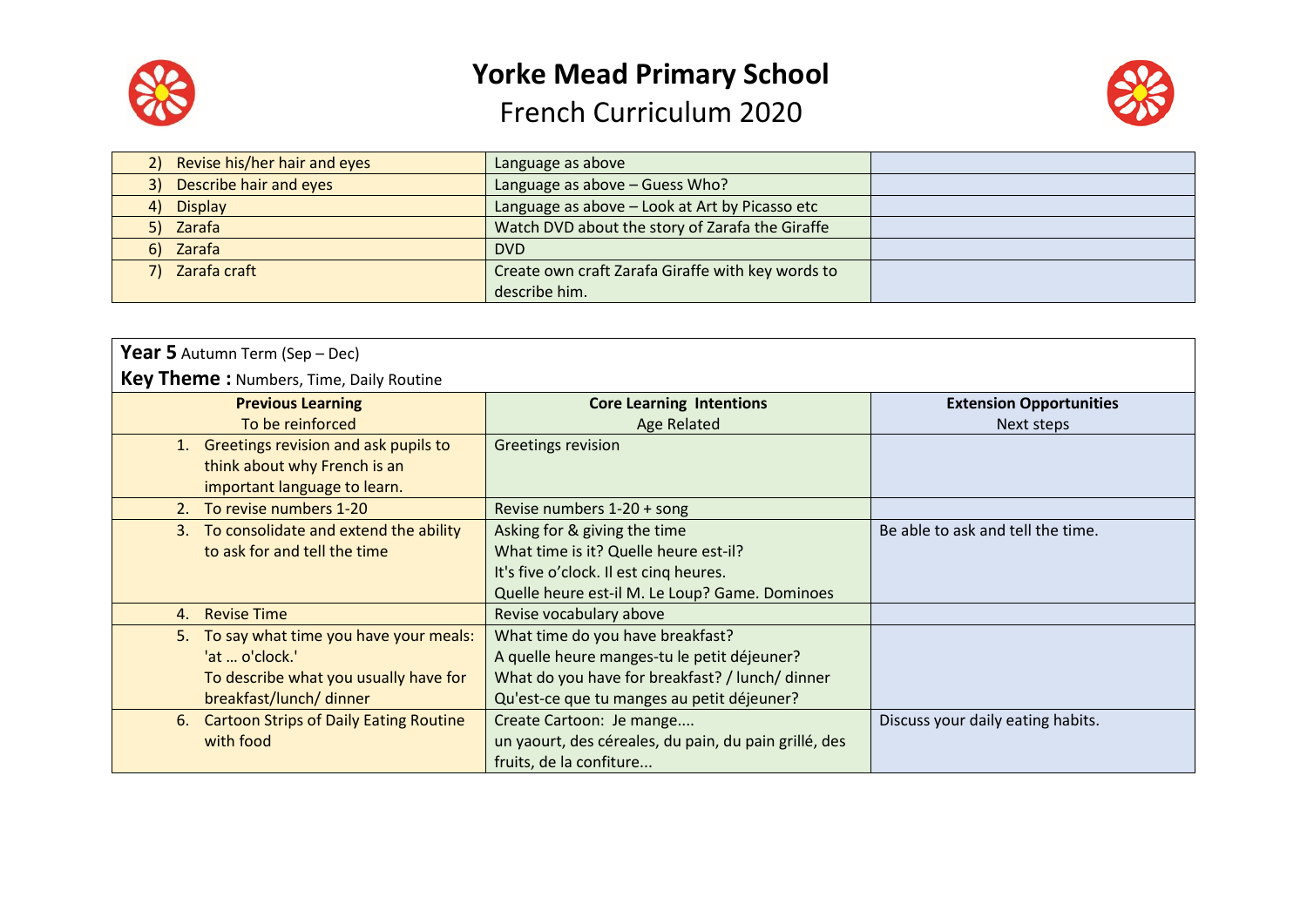



|                                         | Je boisdu thé, du café, du jus d'orange, du chocolat   |                            |
|-----------------------------------------|--------------------------------------------------------|----------------------------|
|                                         | chaud                                                  |                            |
|                                         | (Key grammar: de + definite article - de+le --> du, de |                            |
|                                         | la, de+les --> des with structured grid for help)      |                            |
| 7. ICT                                  | Revision of topics above                               |                            |
| <b>OCTOBER HALF TERM</b>                |                                                        |                            |
| <b>Planets</b>                          | <b>Planets in French</b>                               | Link to Science curriculum |
| <b>Pizza Vocab</b><br>2 <sub>1</sub>    | Introduce pizza foods: pepperoni, olives, fromage,     |                            |
|                                         | ananas, a porter, anchois, poivron, téléphone          |                            |
| Je Suis une Pizza Vocab and Song<br>3.  | Gap fill of song and games                             |                            |
| Pizza craft<br>4.                       | Pizza craft                                            |                            |
| <b>Learn Christmas Vocabulary</b><br>5. | Noël: Père Noël, un pingouin, un renne, un cadeau,     |                            |
|                                         | un elfe, un bonhomme de neige, un sapin de Noël,       |                            |
|                                         | une cloche, une fée, une étoile                        |                            |
|                                         | Combien de  y a-t-il? Il y a                           |                            |
|                                         | De quelle couleur sont les ? Ils/Elles sont            |                            |
| 6.<br>Learn Christmas songs             | Carols: "Il est né le divin enfant" + "Vive le vent"   |                            |

| <b>Year 5</b> Spring Term (Jan $-$ Mar)     |                                              |                                             |
|---------------------------------------------|----------------------------------------------|---------------------------------------------|
| <b>Key Theme: Time, Mealtimes, Sports</b>   |                                              |                                             |
| <b>Previous Learning</b>                    | <b>Core Learning Intentions</b>              | <b>Extension Opportunities</b>              |
| To be reinforced                            | Age Related                                  | Next steps                                  |
| 1. To learn to use different persons of the | What do you have for breakfast?              | Create sentences using other -ER verbs such |
| regular - ER verb MANGER                    | Using different parts of the -ER verb manger | as Regarder, Chanter etc                    |
| To write short sentences about what         |                                              |                                             |
| different people eat for breakfast.         |                                              |                                             |
| Learn how to say you prefer                 | Qu'est-ce que tu préfères? Je préfère        |                                             |
|                                             | What do you drink? Qu'est-ce que tu bois?    |                                             |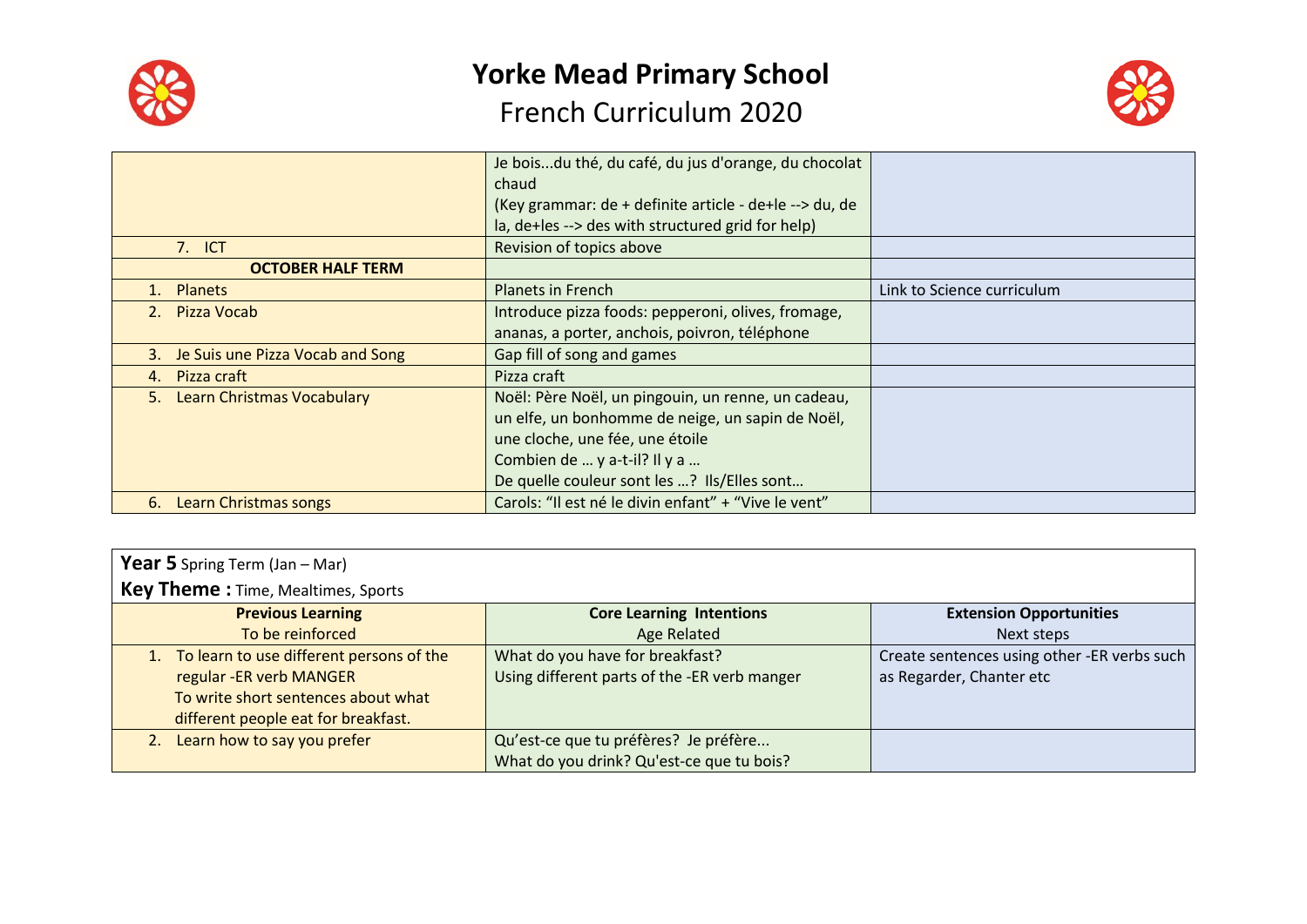



| 3. To practise saying what you eat and drink<br>for lunch on different days. | What time is lunch? À quelle heure manges-tu au<br>collège? |                                            |
|------------------------------------------------------------------------------|-------------------------------------------------------------|--------------------------------------------|
|                                                                              | Packed lunch or school dinners? Qu'est-ce que tu            |                                            |
|                                                                              | manges? La nourriture du collège ou un panier               |                                            |
|                                                                              | repas?                                                      |                                            |
| 4. To practise looking up new nouns in a                                     | Developing dictionary skills with nouns                     |                                            |
| dictionary.                                                                  | Dictionary lesson 1                                         |                                            |
|                                                                              | Using alphabetical order, working out when to use a         |                                            |
|                                                                              | dictionary and when not to                                  |                                            |
|                                                                              | Combining new language with verbs of like and               |                                            |
|                                                                              | dislike to create new and longer sentences.                 |                                            |
| 5. To use the three verbs associated with                                    | Mealtimes and expressions of frequency                      |                                            |
|                                                                              | always) toujours                                            |                                            |
| eating different meals to say what you                                       |                                                             |                                            |
| have for breakfast, lunch and dinner, and                                    | (usually) d'habitude                                        |                                            |
| times you have them.                                                         | (sometimes) parfois                                         |                                            |
| To use expressions of frequency to add                                       | À quelle heure manges-tu le petit déjeuner / le             |                                            |
| detail.                                                                      | déjeuner / le dîner?                                        |                                            |
| 6. Valentines                                                                | Valentines cards and vocabulary                             |                                            |
| <b>FEBRUARY HALF TERM</b>                                                    |                                                             |                                            |
| 1. To develop use of a dictionary for nouns.                                 | Sports & dictionary skills lesson - alphabet of sports      | Discuss sports you and others enjoy. Build |
| To apply phonics knowledge to new                                            | Introduce a few sports that are popular / traditional       | upon describing your likes and dislikes.   |
| language.                                                                    | in French-speaking countries.                               |                                            |
| 2. To ask for and give opinions about sports                                 | Sports & likes/dislikes plus survey                         |                                            |
|                                                                              | (Do you like (rugby)? Tu aimes (le rugby)                   |                                            |
|                                                                              | le football (football), le cyclisme (cycling), le tennis    |                                            |
|                                                                              | (tennis), le ski (skiing), l'atletisme (athletics), la      |                                            |
|                                                                              | natation (swimming), la gymnastique (gymnastics)            |                                            |
| 3. To talk about the sports you know how to                                  | Saying what sports you play/do                              |                                            |
| do. To use two key verbs in the present                                      | What sports do you do? Quels sports fais-du?                |                                            |
| tense.                                                                       | Je joue au / Je fais de                                     |                                            |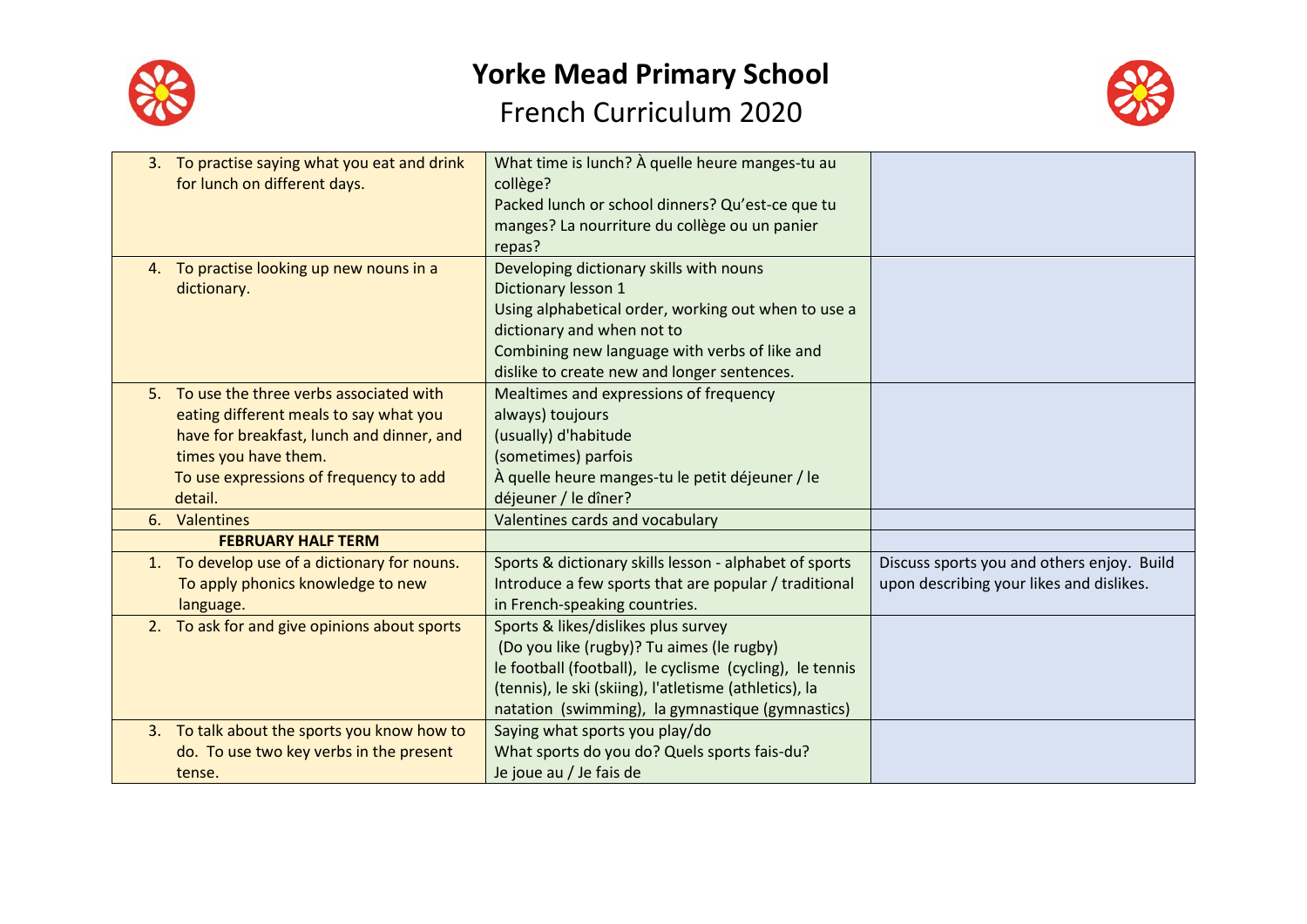



|                                             | Key grammar: use of $a +$ definite article for playing  |  |
|---------------------------------------------|---------------------------------------------------------|--|
|                                             | sports and de+definite article for sports you do        |  |
| 4. Talk about the sports you do.            | Saying what sports you know how to play/do              |  |
|                                             | Je sais faire du ski / Je sais jouer au foot            |  |
|                                             | Je ne sais pas faire de la musculation / Je ne sais pas |  |
|                                             | jouer au golf                                           |  |
| 5. To learn expressions of frequency to say | Write and adapt sentences to describe the sports        |  |
| how often you do different sports.          | you do and when you do them.                            |  |
|                                             | (On Mondays) le lundi je joue au tennis etc with rest   |  |
|                                             | of the days of the week.                                |  |
|                                             | (every day) tous les jours                              |  |
|                                             | (once a week) une fois par semaine                      |  |
|                                             | (twice a week) deux fois par semaine                    |  |
|                                             | (sometimes) parfois (never) jamais                      |  |
| 6. Easter Cards                             | Pâques                                                  |  |
| <b>EASTER</b>                               |                                                         |  |

#### **Year 5 – Summer Term (Apr – Jul)**

**Key Theme :** Verbs, Instructions, Music

|    | <b>Previous Learning</b>                       | <b>Core Learning Intentions</b>                       | <b>Extension Opportunities</b> |
|----|------------------------------------------------|-------------------------------------------------------|--------------------------------|
|    | To be reinforced                               | <b>Age Related</b>                                    | Next steps                     |
|    | 1) To learn the pronouns.                      | VERB faire - to do (sports)                           |                                |
|    | To learn the 6 verb endings and see the        | je fais /tu fais/il fait/elle fait/ nous faisons/vous |                                |
|    | formal layout of a verb table.                 | faites/ils font/elles font                            |                                |
| 2) | Revise above                                   | Revise above                                          |                                |
|    | 3) To use the different parts of faire to talk | ER-verbs talking about the sports others do           |                                |
|    | about the actions of others.                   |                                                       |                                |
| 4) | Revision                                       |                                                       |                                |
|    | $5)$ ICT                                       |                                                       |                                |
|    | <b>MAY HALF TERM</b>                           |                                                       |                                |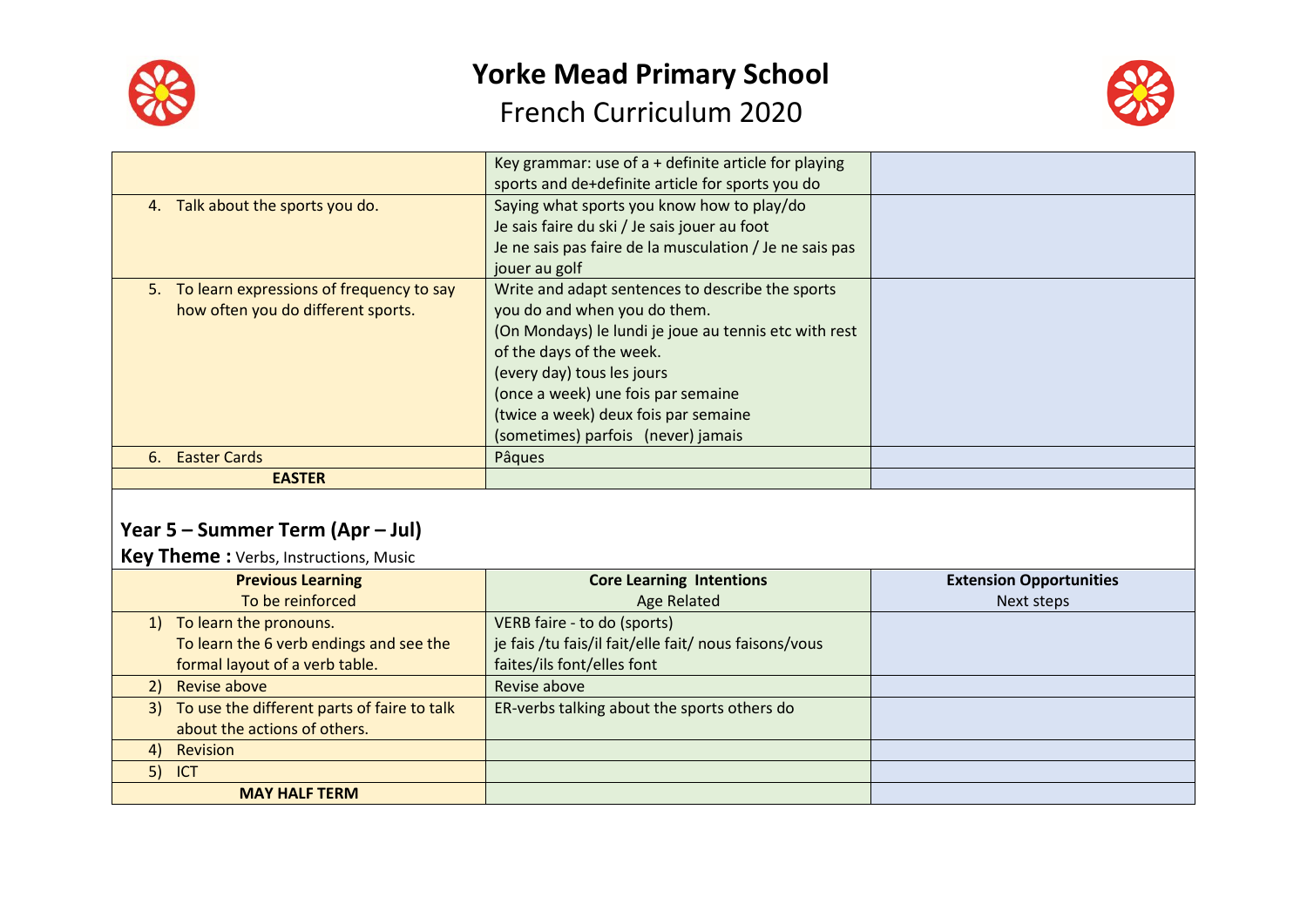



|    | 1. To use verbs to give instructions.    | Using the command form to give simple movement           |                                |
|----|------------------------------------------|----------------------------------------------------------|--------------------------------|
|    |                                          | instructions                                             |                                |
|    |                                          | Tournez(Turn around), Sautez(Jump!), Un pas a            |                                |
|    |                                          | droite(Take a step to the right), Touchez les pieds      |                                |
|    |                                          | (Touch your feet), Levez les mains (Put your hands       |                                |
|    |                                          | up), Baisez les mains (Put your hands down)              |                                |
|    | 2. To use verbs to give instructions.    | Creating a simple exercise/dance routine (and dance      |                                |
|    |                                          | Hokey Cokey in French)                                   |                                |
| 3. | To identify different types of music and | Different types of music                                 | Provide opinions about musical |
|    | give likes / dislikes                    | Giving opinions of different types of music: Le jazz, la | instruments.                   |
|    |                                          | musique Classique etc                                    |                                |
|    |                                          | in my opinion (I think that) J'aime, J'adore, Je         |                                |
|    |                                          | déteste, Je n'aime pas etc                               |                                |
| 4. | To look up new nouns to check for        | Saying what instruments you hear                         |                                |
|    | meaning using an online dictionary.      | Identifying French words for instruments                 |                                |
|    |                                          | un clavier, un saxophone, une guitare                    |                                |
|    |                                          | (classique/électrique), une trompette, une flûte (à      |                                |
|    |                                          | bec), une batterie                                       |                                |
|    |                                          | Referring to a dictionary                                |                                |
|    | 5. ICT                                   | Revision of musical instruments and sports               |                                |
| 6. | <b>Traditional Games / Quiz</b>          |                                                          |                                |
|    | 7. $n/a$ PPA                             |                                                          |                                |
|    |                                          |                                                          |                                |

| <b>Year 6</b> Autumn Term (Sep - Dec)   |                                            |                                |
|-----------------------------------------|--------------------------------------------|--------------------------------|
| <b>Key Theme: Weather, Countries</b>    |                                            |                                |
| <b>Previous Learning</b>                | <b>Core Learning Intentions</b>            | <b>Extension Opportunities</b> |
| To be reinforced                        | Age Related                                | Next steps                     |
| 1. To recap the most necessary language | Classroom language, questions and phonics. |                                |
| needed for the classroom, key questions |                                            |                                |
| covered in previous years and phonics.  |                                            |                                |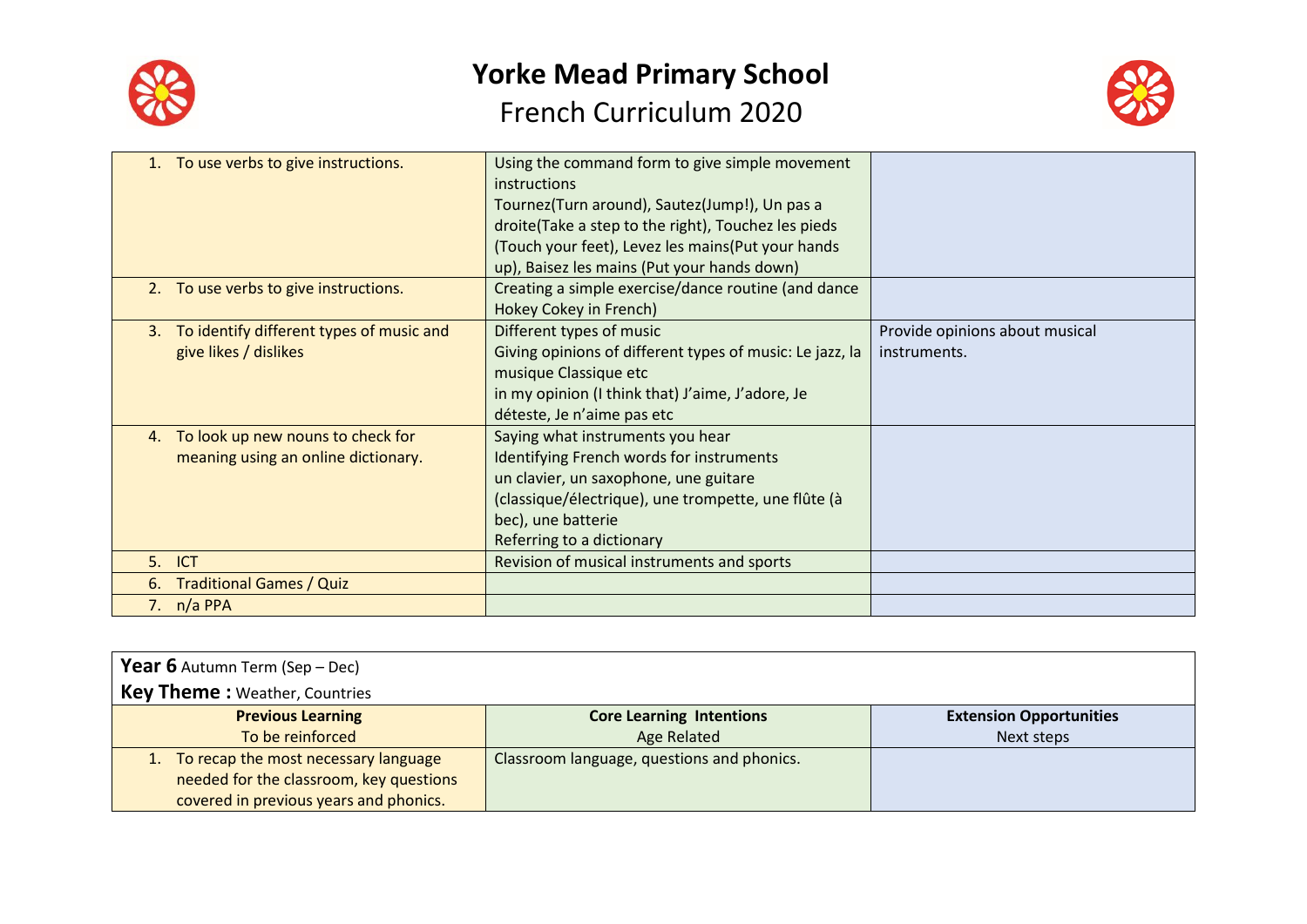



| 2. To revise months and seasons                | Les mois - janvier, février, mars, avril, mai, juin,      |                                   |
|------------------------------------------------|-----------------------------------------------------------|-----------------------------------|
|                                                | juillet, août, septembre, octobre, novembre,              |                                   |
|                                                | décembre                                                  |                                   |
|                                                | Les saisons - le printemps, l'été, l'automne, l'hiver     |                                   |
| 3. To describe a variety of weather phrases in | Describing weather                                        | Describe the weather and seasons. |
| the present tense.                             | Quel temps fait-il? - What is the weather like?           |                                   |
|                                                | le temps - the weather                                    |                                   |
|                                                | la météo - the weather forecast                           |                                   |
|                                                | Il fait It is                                             |                                   |
|                                                | frais -cool, beau - fine, chaud - hot, du vent- windy     |                                   |
|                                                | froid -cold, mauvais- bad, du soleil -sunny               |                                   |
|                                                | il y a-there is, du brouillard -fog,                      |                                   |
|                                                | un orage - a storm, il pleut - it's raining               |                                   |
|                                                | il neige -it's snowing                                    |                                   |
|                                                | quand il fait beau-when it is nice weather                |                                   |
| 4. To know the seasons in French. To use the   | Describing weather                                        |                                   |
| language of weather to describe climates       | Quel temps fait-il?                                       |                                   |
| in different places.                           | Á Blois il fait froid Á Marseille il fait du soleil"      |                                   |
| 5. To revise key weather and season            | En hiver il fait toujours froid. (In winter it's always   |                                   |
| vocabulary.                                    | cold.) En hiver (in winter), en automne (in autumn),      |                                   |
|                                                | au printemps (in spring), en été (in summer),             |                                   |
|                                                | quelquefois (sometimes), normalement                      |                                   |
|                                                | (usually/normally)                                        |                                   |
| 6. To gain a basic understanding of the        | To know the compass points in French.                     |                                   |
| geography of France using compass points.      | Où est? Where is?                                         |                                   |
|                                                | C'est dans le nord (north), le sud (south), l'est (east), |                                   |
|                                                | l'ouest (west), le centre.                                |                                   |
| 7. ICT Revision                                | <b>ICT Revsion</b>                                        |                                   |
| <b>OCTOBER HALF TERM</b>                       |                                                           |                                   |
| 1. To learn some countries in French and link  | Countries, colours, flags                                 |                                   |
| them to their flags using colours.             |                                                           |                                   |
|                                                |                                                           |                                   |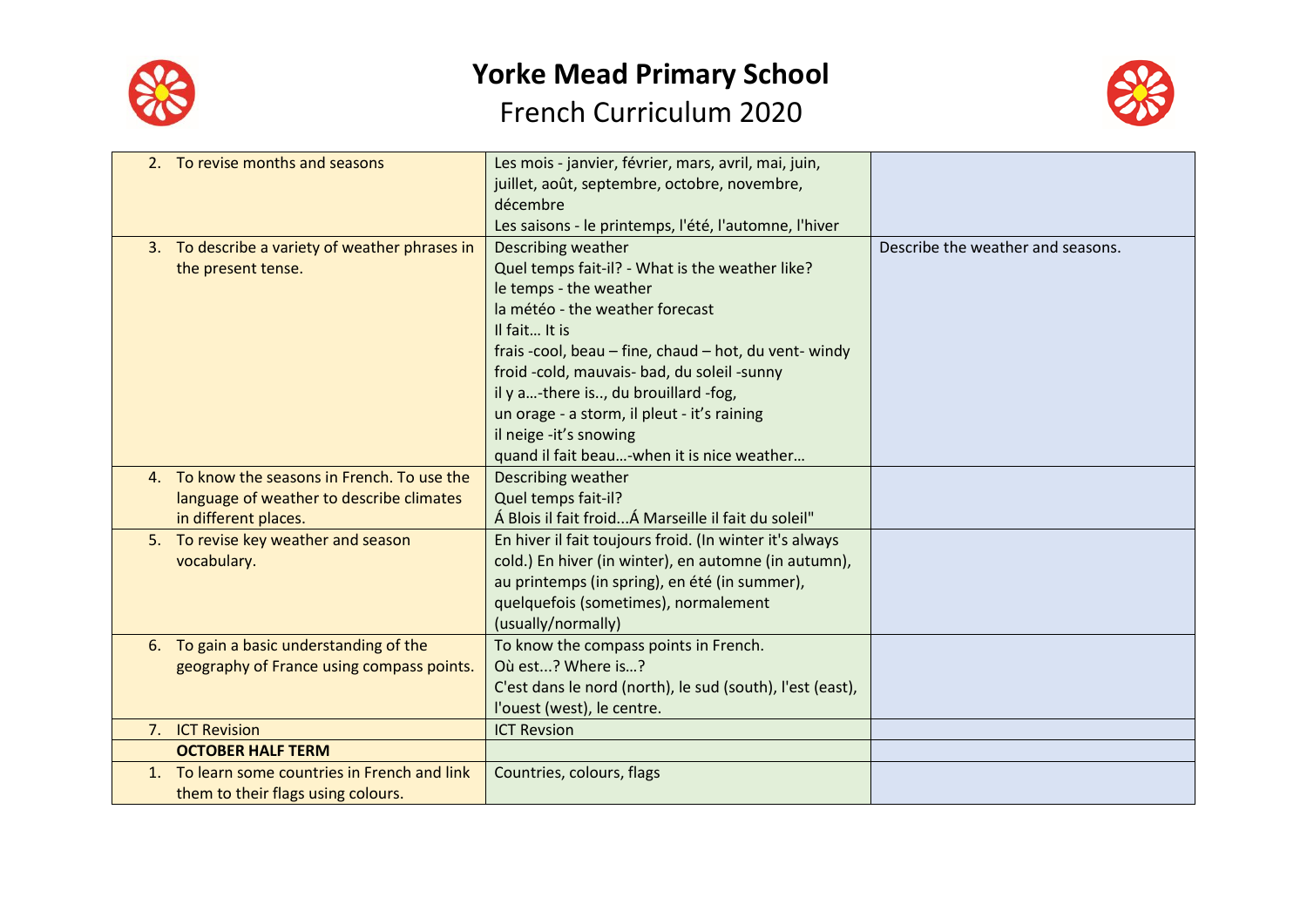

## **Yorke Mead Primary School**

#### French Curriculum 2020



|                                                                                                                              | l' Angleterre (England), l'Allemagne (Germany), la<br>France (France), l'Espagne (Spain), l'Irlande (Ireland)<br>le pays (country), le drapeau (flag), la couleur<br>(colour)<br>bleu, vert, noir, gris, rouge, orange, rose, jaune,<br>marron, blanc, violet |  |
|------------------------------------------------------------------------------------------------------------------------------|---------------------------------------------------------------------------------------------------------------------------------------------------------------------------------------------------------------------------------------------------------------|--|
| 2. Revise countries and their flags.                                                                                         | <b>Revision</b>                                                                                                                                                                                                                                               |  |
| 3. To learn the names of the countries that<br>border France. Describe where they are<br>using the compass points in French. | La France a sept pays voisins.<br>(France has seven neighbouring countries)<br>l'Allemagne, l'Angleterre, l'Espagne, la Grande-<br>Bretagne, l'Italie, la Suisse, le Luxembourg, la<br>Belgique, l'Europe                                                     |  |
| 4. Christmas song                                                                                                            | Vive le vent, Canon de Noël                                                                                                                                                                                                                                   |  |
| 5. Christmas in France                                                                                                       |                                                                                                                                                                                                                                                               |  |
| 6. Christmas activities                                                                                                      |                                                                                                                                                                                                                                                               |  |

| <b>Year 6</b> Spring Term (Jan $-$ Mar)                     |                                                          |                                            |  |  |
|-------------------------------------------------------------|----------------------------------------------------------|--------------------------------------------|--|--|
| <b>Key Theme:</b> France, Describing where you live, Poetry |                                                          |                                            |  |  |
| <b>Previous Learning</b>                                    | <b>Core Learning Intentions</b>                          | <b>Extension Opportunities</b>             |  |  |
| To be reinforced                                            | <b>Age Related</b>                                       | Next steps                                 |  |  |
| To describe what there is in France, using                  | Il y a beaucoup de (there are a lot of) montagnes        |                                            |  |  |
| the phrase 'a lot of'                                       | (mountains), rivières (rivers), ports (ports), aéroports |                                            |  |  |
|                                                             | (airports), plages (beaches)                             |                                            |  |  |
| 2. La France                                                | Display activities                                       |                                            |  |  |
| To describe France and understand a<br>$3 -$                | J'habite I live                                          | Describe and recognise different countries |  |  |
| longer text about France                                    | J'habite à Londres (+ town) I live in London             | and cities. Link to Geography.             |  |  |
|                                                             | J'habite en France (f - country) I live in France        |                                            |  |  |
|                                                             | J'habite au Portugal (m - country) I live in Portugal    |                                            |  |  |
|                                                             | Quelle est la capitale de (la France)?                   |                                            |  |  |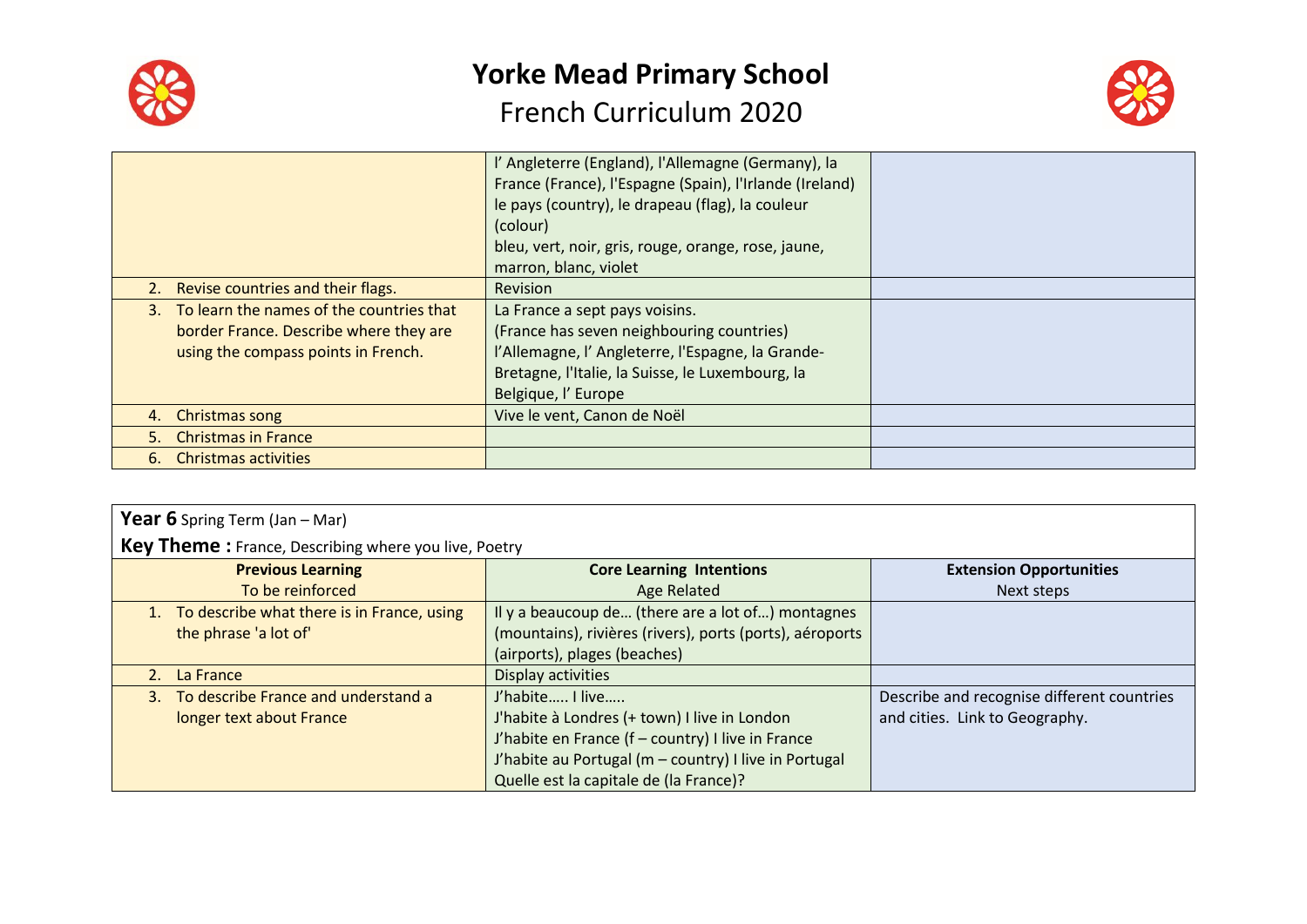



|                                                  | C'est Paris.                                          |  |
|--------------------------------------------------|-------------------------------------------------------|--|
| 4. To learn words for different areas/ types of  | Où habites-tu?                                        |  |
| places to live.                                  | J'habite à Croxley Green près de Londres.             |  |
|                                                  | Croxley Green, c'est comment? C'est une ville.        |  |
|                                                  | C'est une grande ville. C'est une petite ville.       |  |
|                                                  | C'est un village. C'est à la montagne.                |  |
|                                                  | C'est à la campagne. C'est au bord de la mer.         |  |
|                                                  | C'est en banlieue. C'est en centre-ville.             |  |
| 5. To practise talking about where you live in   | Language as above, plus:                              |  |
| more detail.                                     | et (and), mais (but), aussi (also)                    |  |
| 6. La Saint - Valentin                           | <b>Valentines activities</b>                          |  |
| <b>FEBRUARY HALF TERM</b>                        |                                                       |  |
| 1. To learn words to say what is in a town.      | Nouns for places in town. Indefinite articles un/une. |  |
| <b>Dictionary skills</b>                         |                                                       |  |
| 2. To learn words to say what is in a town.      | (a cinema) un cinéma (a park) un parc (a museum)      |  |
|                                                  | un musée (a castle) un château (a restaurant) un      |  |
|                                                  | restaurant (a sports centre) un centre sportif (a     |  |
|                                                  | stadium) un stade (a market) un marché (a shopping    |  |
|                                                  | centre) un centre commercial (a university) une       |  |
|                                                  | université (a shop) un magasin (a swimming pool)      |  |
|                                                  | une piscine                                           |  |
| 3. To create sentences to say / write there is / | Dans mon village, il y a un/une/des, il n'y a pas de  |  |
| there is not (negatives) and build a             | A (Croxley Green) il y a , il n'y a pas de            |  |
| conversation.                                    |                                                       |  |
| 4. To explore a French poem                      | To practise memory and performance skills             |  |
|                                                  | Dans Paris- Paul Eluard                               |  |
| 5. To create own version of French poem          |                                                       |  |
| 6. ICT                                           |                                                       |  |
| <b>EASTER</b>                                    |                                                       |  |
| Year 6 – Summer Term (Apr – Jul)                 |                                                       |  |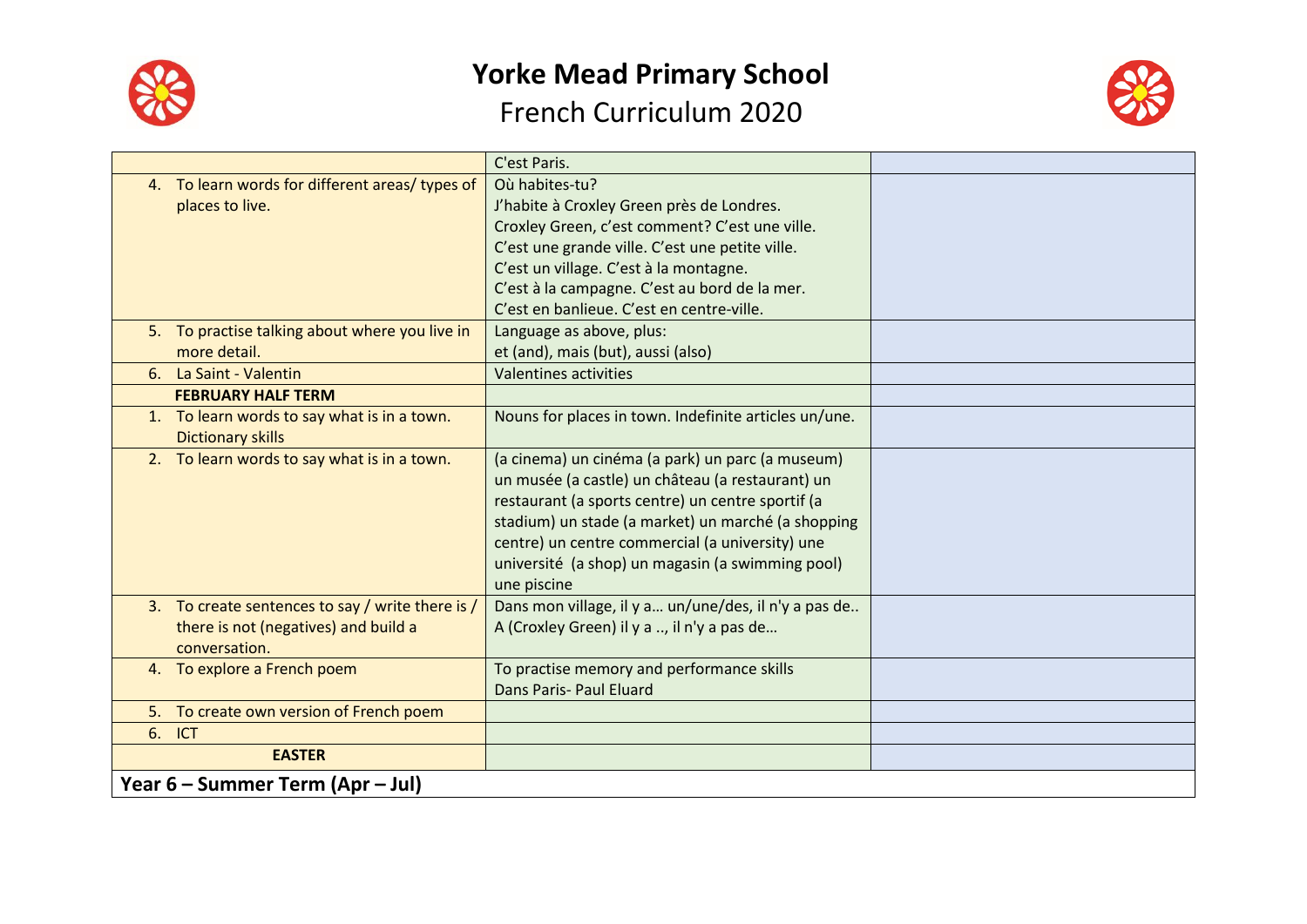



| <b>Key Theme:</b> Festivals, Revision of key vocabulary |                                                         |                                |
|---------------------------------------------------------|---------------------------------------------------------|--------------------------------|
| <b>Previous Learning</b>                                | <b>Core Learning Intentions</b>                         | <b>Extension Opportunities</b> |
| To be reinforced                                        | <b>Age Related</b>                                      | Next steps                     |
| 1. French festivals using the present tense of          | Introduction to six festivals/festive days in France -  |                                |
| more 'ER' verbs                                         | on mange, on porte, on commémore, on fait, on voit      |                                |
| 2. French festivals                                     | Le Carnaval à Dunkerque                                 |                                |
|                                                         | on mange, on chante, on danse, on joue d'un             |                                |
|                                                         | instrument, on porte, on voit                           |                                |
| 3. French festivals                                     | Revision                                                |                                |
| 4. Danser - regular verbs in the present tense          | je, tu, il, elle, on, nous, vous, ills, elles           |                                |
|                                                         | -e, -es, -e, -ons, -ez, -ent (danser, porter, regarder, |                                |
|                                                         | chanter, manger, jouer, aimer, adorer, détester)        |                                |
| 5. "ER" Verb Display                                    | Craft                                                   |                                |
| <b>MAY HALF TERM</b>                                    |                                                         |                                |
| 1) Review the Q and A in the y6 conversation.           | Revision of essential personal identification           |                                |
|                                                         | vocabulary and structures, including questions          |                                |
|                                                         | Comment tu t'appelles?                                  |                                |
|                                                         | Je m'appelle, Comment ça va?                            |                                |
|                                                         | Quel âge as-tu? J'ai ans                                |                                |
|                                                         | Quelle est la date de ton anniversaire?                 |                                |
|                                                         | Mon anniversaire c'est le                               |                                |
|                                                         | Tu as des frères ou des sœurs? Oui, j'ai                |                                |
|                                                         | Tu as un animal?                                        |                                |
|                                                         | Où habites-tu? J'habite à                               |                                |
|                                                         | Qu'est-ce qu'il y a à                                   |                                |
|                                                         |                                                         |                                |
|                                                         | Quelles langues parles-tu? Je parle                     |                                |
| Review the Q and A in the y6 conversation<br>2)         | Prepare conversations                                   |                                |
| <b>Present Conversations</b><br>3)                      | Present Conversations and peer assess                   |                                |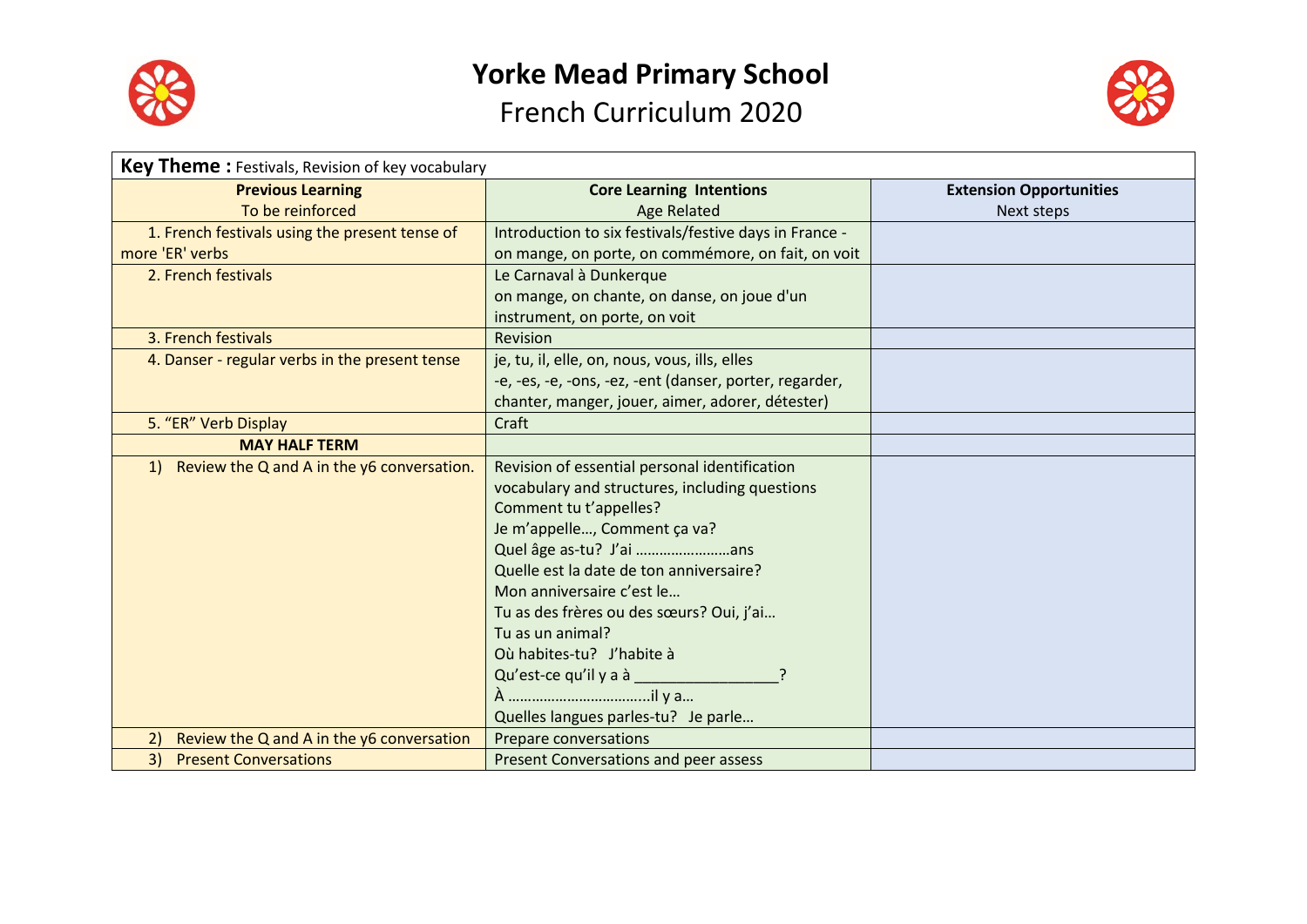



| 4) | Holidays vocabulary: Revision of where I | Où vas-tu en vacances? Je vais                           | Discuss holiday plans.              |
|----|------------------------------------------|----------------------------------------------------------|-------------------------------------|
|    | live and weather                         | au bord de la mer, à la montagne, à la campagne, en      |                                     |
|    |                                          | ville, à un hôtel, à un camping, à une villa, à un       |                                     |
|    |                                          | centre de vacances                                       |                                     |
|    |                                          | Avec qui vas-tu en vacances? Je vais                     |                                     |
|    |                                          | avec ma mère, avec mes parents, avec ma famille,         |                                     |
|    |                                          | avec mes grand-parents                                   |                                     |
|    | 5) Holidays: Using the verb aller        | Aller [to go]: je vais, tu vas, il/elle va, nous allons, |                                     |
|    |                                          | vous allez, ils/elles vont                               |                                     |
|    |                                          |                                                          |                                     |
|    | 6) At the café                           | Conversation:                                            | Revise café conversation in France. |
|    |                                          | Bonjour Madame/Monsieur. Vous desirez?                   |                                     |
|    |                                          | Je voudrais un fanta et une portion de frites s'il vous  |                                     |
|    |                                          | plaît                                                    |                                     |
|    |                                          | Et avec ça?                                              |                                     |
|    |                                          | Je voudrais aussi un coca. C'est combien?                |                                     |
|    |                                          | Ca fait cing euros.                                      |                                     |
|    |                                          | Merci, au revoir. Au revoir!                             |                                     |